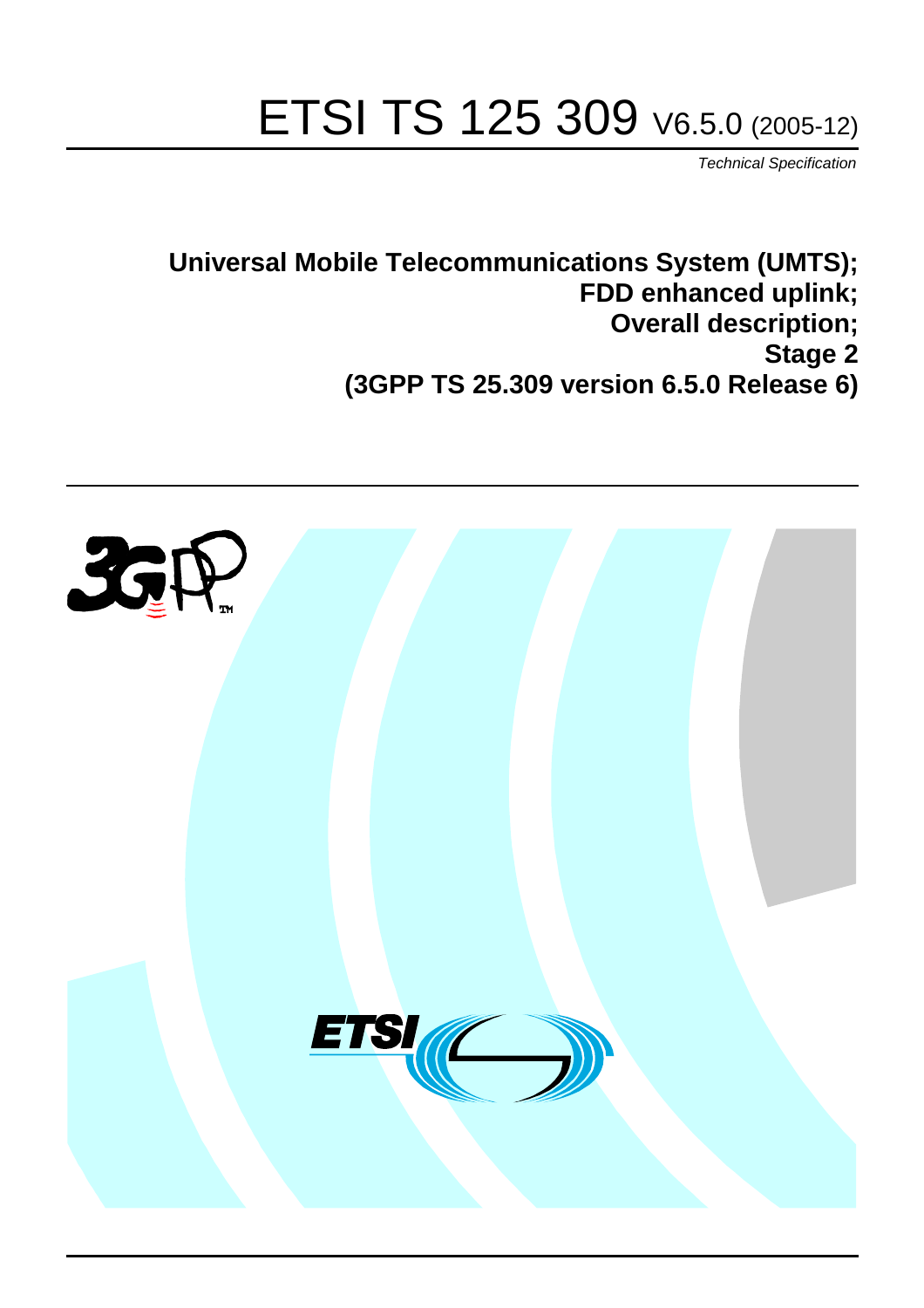Reference RTS/TSGR-0225309v650

> Keywords UMTS

#### **ETSI**

#### 650 Route des Lucioles F-06921 Sophia Antipolis Cedex - FRANCE

Tel.: +33 4 92 94 42 00 Fax: +33 4 93 65 47 16

Siret N° 348 623 562 00017 - NAF 742 C Association à but non lucratif enregistrée à la Sous-Préfecture de Grasse (06) N° 7803/88

#### **Important notice**

Individual copies of the present document can be downloaded from: [http://www.etsi.org](http://www.etsi.org/)

The present document may be made available in more than one electronic version or in print. In any case of existing or perceived difference in contents between such versions, the reference version is the Portable Document Format (PDF). In case of dispute, the reference shall be the printing on ETSI printers of the PDF version kept on a specific network drive within ETSI Secretariat.

Users of the present document should be aware that the document may be subject to revision or change of status. Information on the current status of this and other ETSI documents is available at <http://portal.etsi.org/tb/status/status.asp>

If you find errors in the present document, please send your comment to one of the following services: [http://portal.etsi.org/chaircor/ETSI\\_support.asp](http://portal.etsi.org/chaircor/ETSI_support.asp)

#### **Copyright Notification**

No part may be reproduced except as authorized by written permission. The copyright and the foregoing restriction extend to reproduction in all media.

> © European Telecommunications Standards Institute 2005. All rights reserved.

**DECT**TM, **PLUGTESTS**TM and **UMTS**TM are Trade Marks of ETSI registered for the benefit of its Members. **TIPHON**TM and the **TIPHON logo** are Trade Marks currently being registered by ETSI for the benefit of its Members. **3GPP**TM is a Trade Mark of ETSI registered for the benefit of its Members and of the 3GPP Organizational Partners.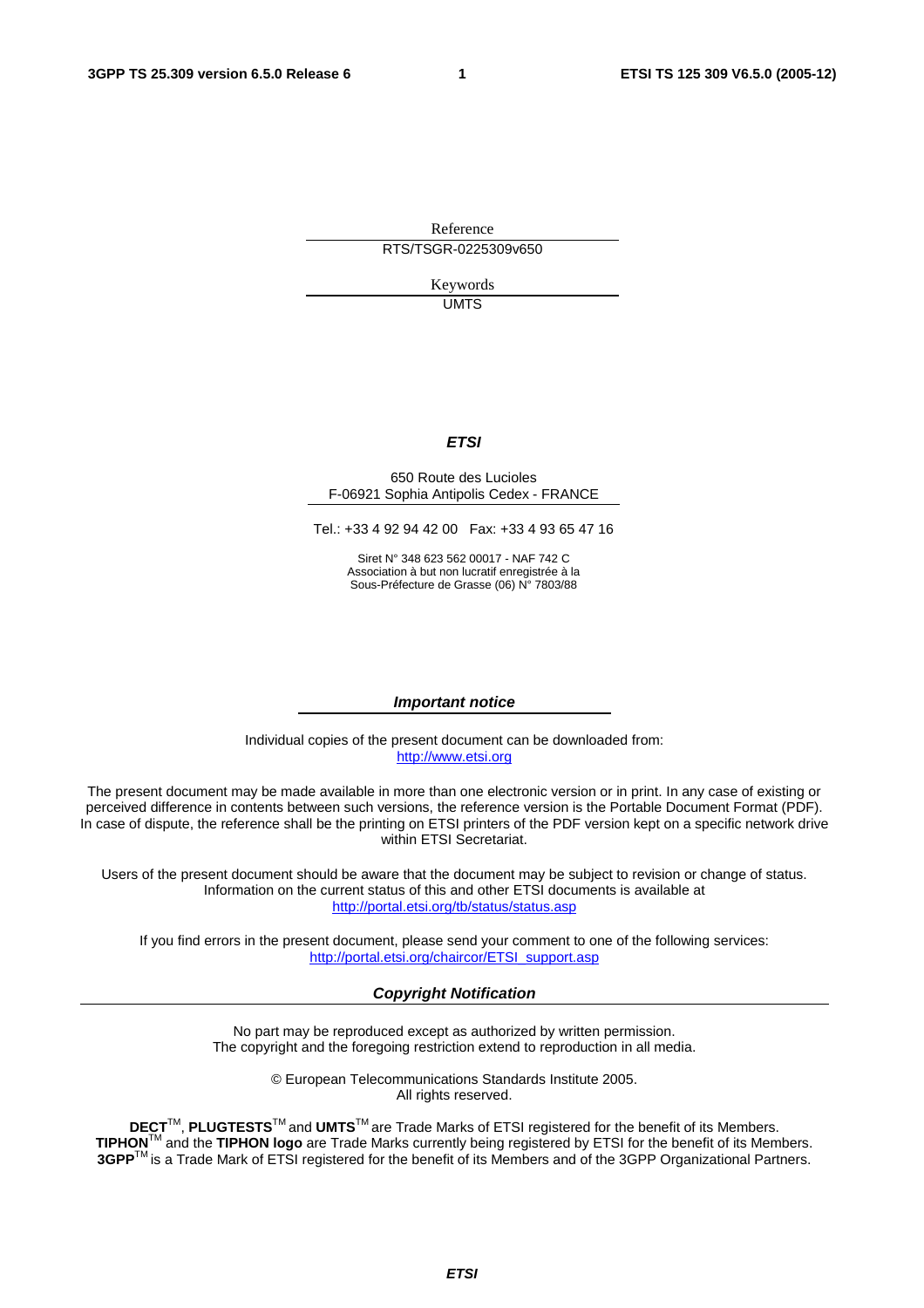## Intellectual Property Rights

IPRs essential or potentially essential to the present document may have been declared to ETSI. The information pertaining to these essential IPRs, if any, is publicly available for **ETSI members and non-members**, and can be found in ETSI SR 000 314: *"Intellectual Property Rights (IPRs); Essential, or potentially Essential, IPRs notified to ETSI in respect of ETSI standards"*, which is available from the ETSI Secretariat. Latest updates are available on the ETSI Web server ([http://webapp.etsi.org/IPR/home.asp\)](http://webapp.etsi.org/IPR/home.asp).

Pursuant to the ETSI IPR Policy, no investigation, including IPR searches, has been carried out by ETSI. No guarantee can be given as to the existence of other IPRs not referenced in ETSI SR 000 314 (or the updates on the ETSI Web server) which are, or may be, or may become, essential to the present document.

### Foreword

This Technical Specification (TS) has been produced by ETSI 3rd Generation Partnership Project (3GPP).

The present document may refer to technical specifications or reports using their 3GPP identities, UMTS identities or GSM identities. These should be interpreted as being references to the corresponding ETSI deliverables.

The cross reference between GSM, UMTS, 3GPP and ETSI identities can be found under <http://webapp.etsi.org/key/queryform.asp>.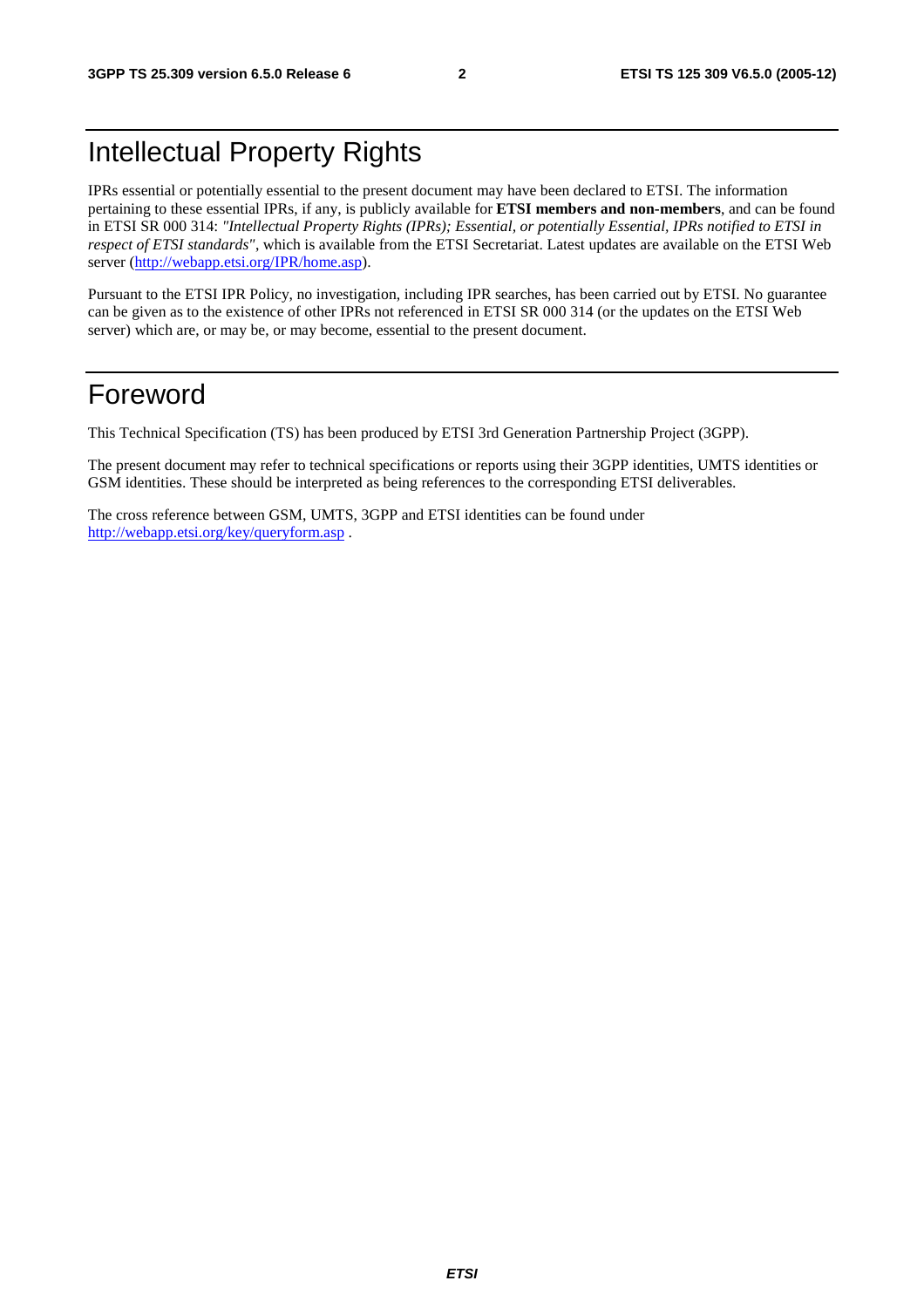$\mathbf{3}$ 

## Contents

| 1              |  |  |  |  |  |
|----------------|--|--|--|--|--|
| 2              |  |  |  |  |  |
| 3              |  |  |  |  |  |
| 3.1            |  |  |  |  |  |
| 3.2            |  |  |  |  |  |
| $\overline{4}$ |  |  |  |  |  |
| 5              |  |  |  |  |  |
| 6              |  |  |  |  |  |
| 6.1<br>6.2     |  |  |  |  |  |
| 6.3            |  |  |  |  |  |
| 6.3.1          |  |  |  |  |  |
| 6.3.2          |  |  |  |  |  |
|                |  |  |  |  |  |
| 7              |  |  |  |  |  |
| 7.1            |  |  |  |  |  |
| 7.1.1          |  |  |  |  |  |
| 7.1.2          |  |  |  |  |  |
| 7.2<br>7.2.1   |  |  |  |  |  |
| 7.2.2          |  |  |  |  |  |
| 7.2.3          |  |  |  |  |  |
| 7.2.4          |  |  |  |  |  |
| 7.2.5          |  |  |  |  |  |
| 7.3            |  |  |  |  |  |
| 7.3.1          |  |  |  |  |  |
| 7.3.2          |  |  |  |  |  |
| 7.3.3          |  |  |  |  |  |
| 7.3.4          |  |  |  |  |  |
| 7.3.5          |  |  |  |  |  |
| 7.3.6          |  |  |  |  |  |
| 8              |  |  |  |  |  |
| 8.1            |  |  |  |  |  |
| 8.2            |  |  |  |  |  |
| 8.3            |  |  |  |  |  |
| 8.3.1          |  |  |  |  |  |
| 8.3.2          |  |  |  |  |  |
| 9              |  |  |  |  |  |
| 9.1            |  |  |  |  |  |
| 9.2            |  |  |  |  |  |
| 9.2.1          |  |  |  |  |  |
| 9.2.2          |  |  |  |  |  |
| 9.2.3          |  |  |  |  |  |
| 9.3            |  |  |  |  |  |
| 9.3.1          |  |  |  |  |  |
| 9.3.1.1        |  |  |  |  |  |
| 9.3.1.1.1      |  |  |  |  |  |
| 9.3.1.1.2      |  |  |  |  |  |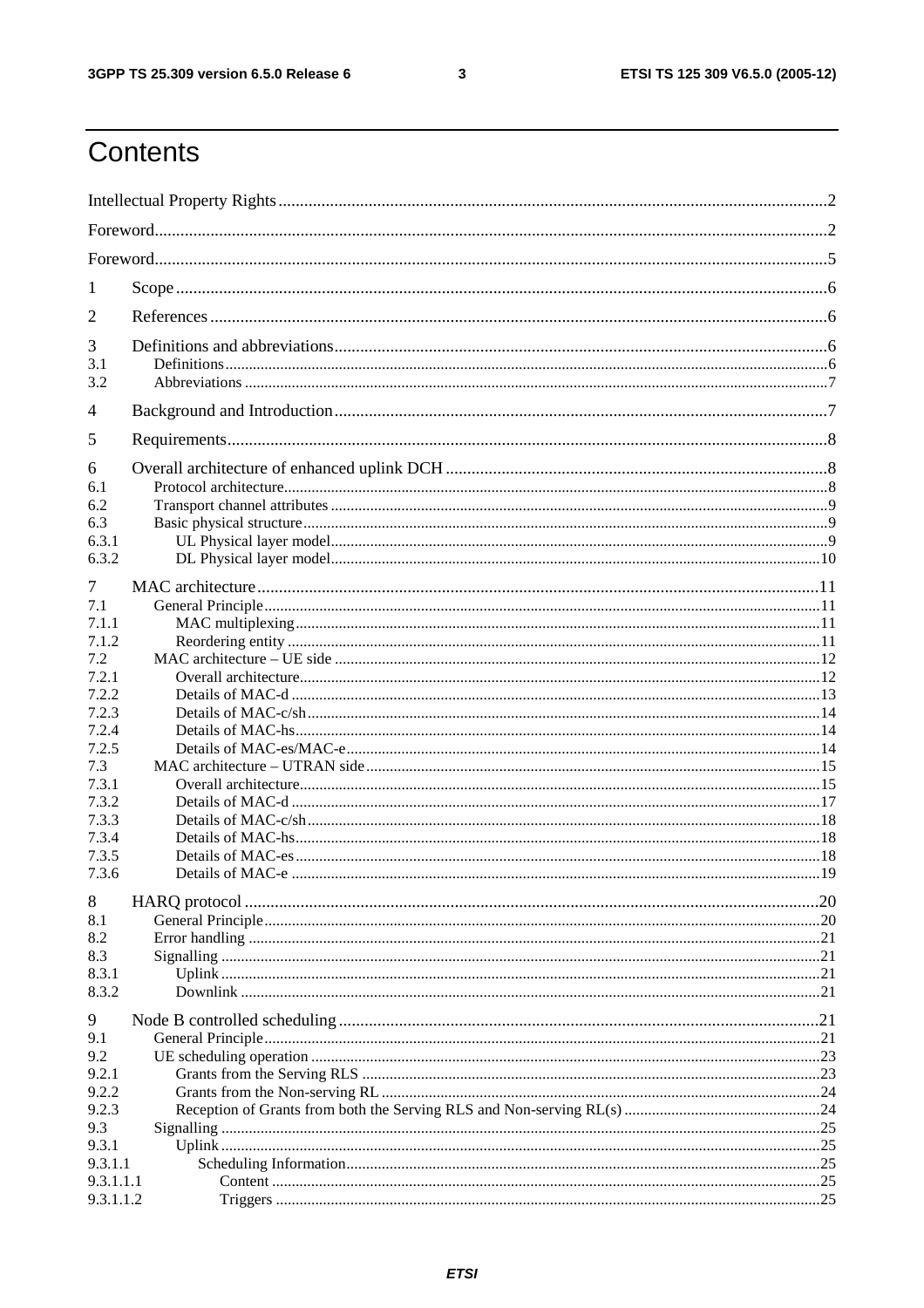#### $\overline{\mathbf{4}}$

| 9.3.1.1.3                     |  |
|-------------------------------|--|
| 9.3.1.2                       |  |
| 9.3.2                         |  |
| 10                            |  |
| 11                            |  |
| 11.1                          |  |
| 11.1.1                        |  |
| 11.2                          |  |
| 11.3                          |  |
| 12                            |  |
| 12.1                          |  |
| 12.2                          |  |
| 13                            |  |
| 13.1                          |  |
| 14                            |  |
| 14.1                          |  |
| 14.2                          |  |
| <b>Annex A (informative):</b> |  |
|                               |  |

#### **ETSI**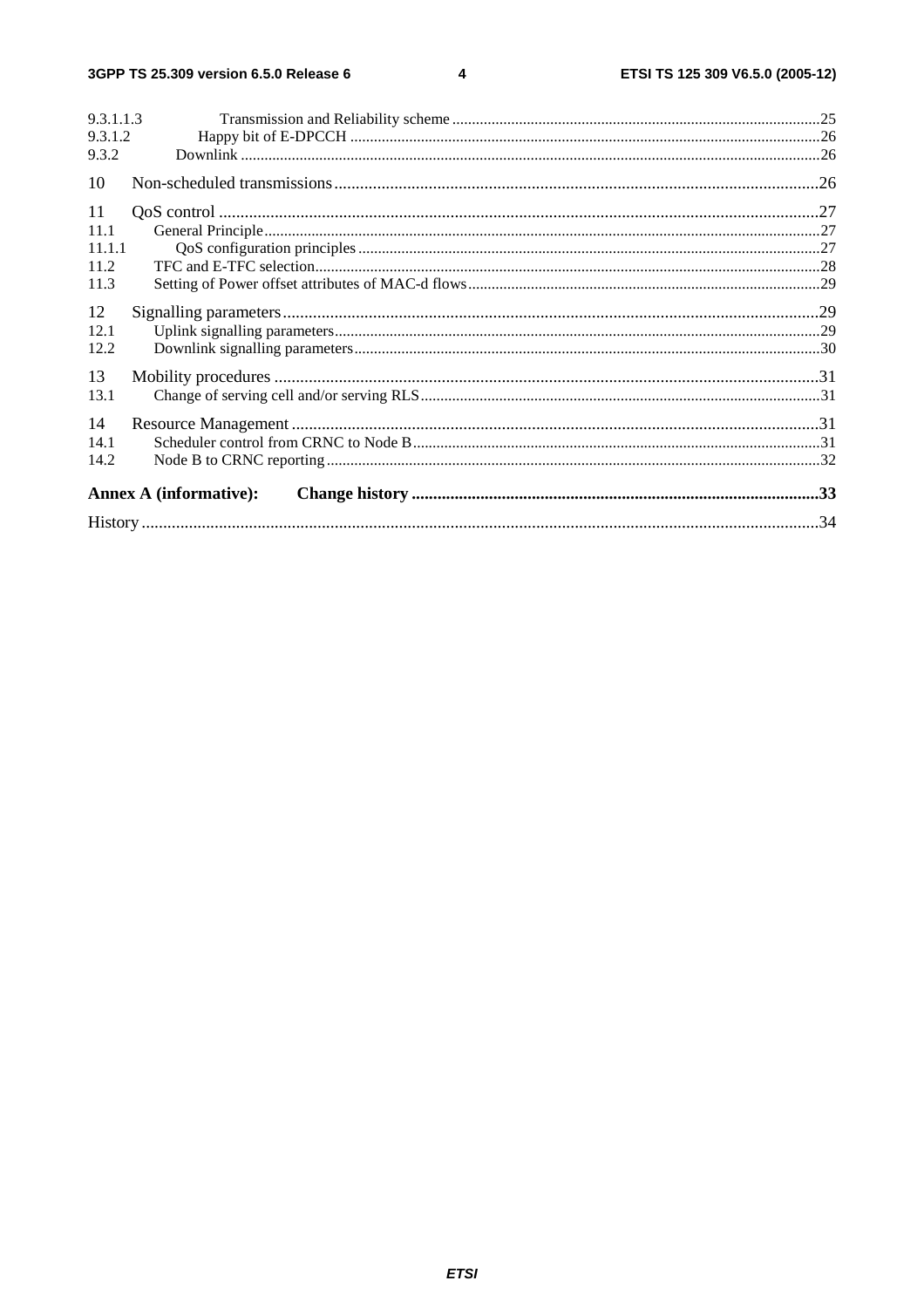### Foreword

This Technical Specification has been produced by the 3<sup>rd</sup> Generation Partnership Project (3GPP).

The contents of the present document are subject to continuing work within the TSG and may change following formal TSG approval. Should the TSG modify the contents of the present document, it will be re-released by the TSG with an identifying change of release date and an increase in version number as follows:

Version x.y.z

where:

- x the first digit:
	- 1 presented to TSG for information;
	- 2 presented to TSG for approval;
	- 3 or greater indicates TSG approved document under change control.
- y the second digit is incremented for all changes of substance, i.e. technical enhancements, corrections, updates, etc.
- z the third digit is incremented when editorial only changes have been incorporated in the document.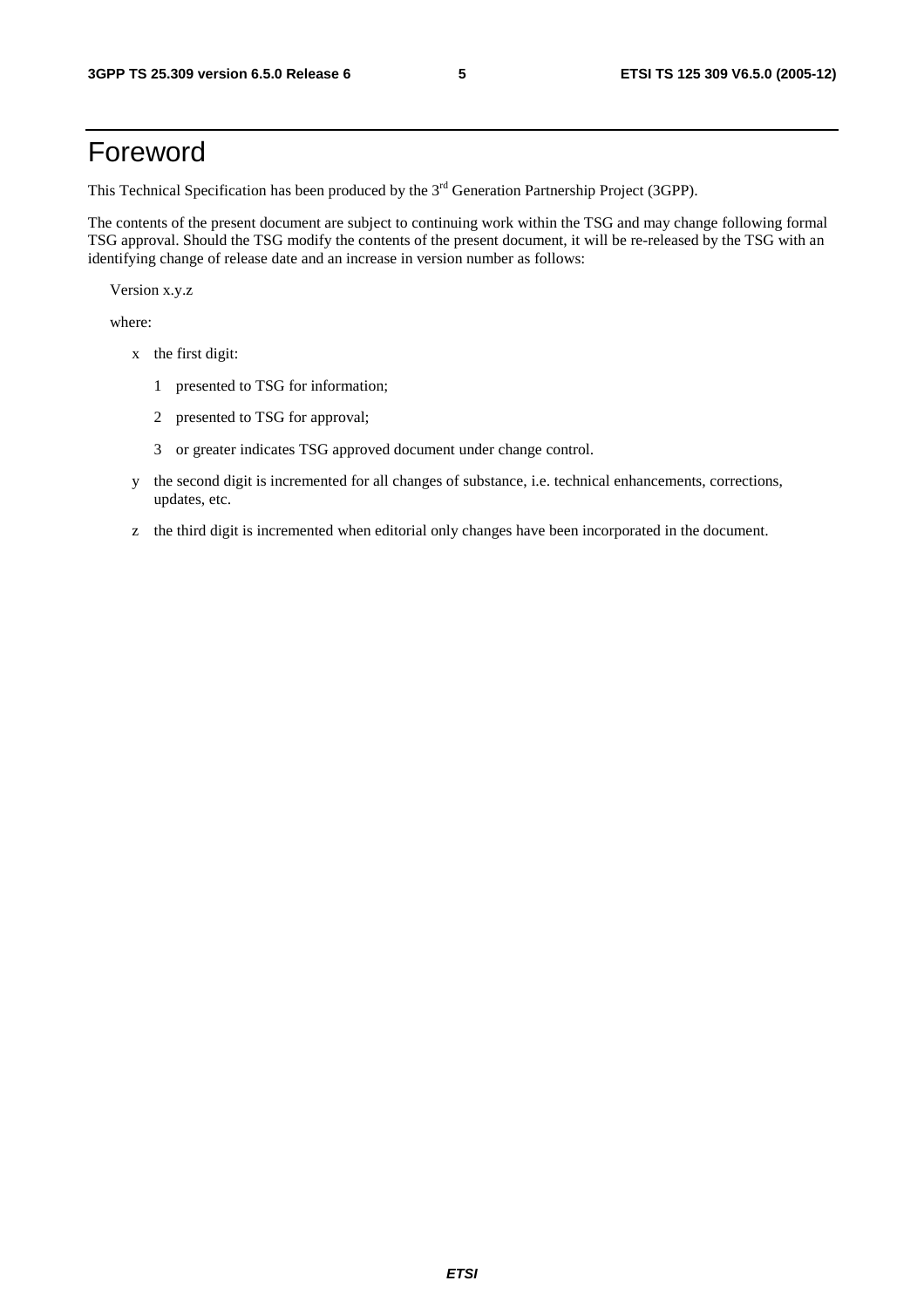### 1 Scope

The present document is a technical specification of the overall support of FDD Enhanced Uplink in UTRA.

### 2 References

The following documents contain provisions which, through reference in this text, constitute provisions of the present document.

- References are either specific (identified by date of publication, edition number, version number, etc.) or non-specific.
- For a specific reference, subsequent revisions do not apply.
- For a non-specific reference, the latest version applies. In the case of a reference to a 3GPP document (including a GSM document), a non-specific reference implicitly refers to the latest version of that document *in the same Release as the present document*.
- [1] 3GPP TR 25.896: "Feasibility Study for Enhanced Uplink for UTRA FDD".
- [2] 3GPP TR 21.905: "Vocabulary for 3GPP Specifications".
- [3] 3GPP TS 25.214: "Physical layer procedures (FDD)".
- [4] 3GPP TS 25.321: "Medium Access Control (MAC) protocol specification".
- [5] 3GPP TS 25.427: "UTRAN Iub/Iur interface user plane protocol for DCH data streams"
- [6] 3GPP TS 25.212: "Multiplexing and channel coding (FDD)".
- [7] 3GPP TS 25.215: "Physical layer Measurements (FDD)".
- [8] 3GPP TS 25.306: "UE Radio Access capabilities".

## 3 Definitions and abbreviations

### 3.1 Definitions

For the purposes of the present document, the terms and definitions given in 3GPP TR 21.905 [2] and the following apply:

**Active Process**: HARQ process for which Scheduling Grants are applicable, i.e. scheduled data can be sent.

**Data Description Indicator (DDI)**: MAC-e header field used to identify the logical channel, MAC-d flow and the size of the MAC-d PDUs concatenated into a MAC-es PDU.

**E-DCH:** Enhanced DCH, a new dedicated transport channel type or enhancements to an existing dedicated transport channel type.

**E-DCH active set:** The set of cells which carry the E-DCH for one UE.

**E-DCH MAC-d flow**: MAC-es PDUs, carrying MAC-d data sharing the same traffic characteristics, and that can be multiplexed with MAC-es PDUs of same or other MAC-d flows on MAC-e.

**HARQ profile:** One HARQ profile consists of a power offset attribute and maximum number of transmissions.

**Inactive Process**: HARQ process for which Scheduling Grants are not applicable, i.e. scheduled data cannot be sent.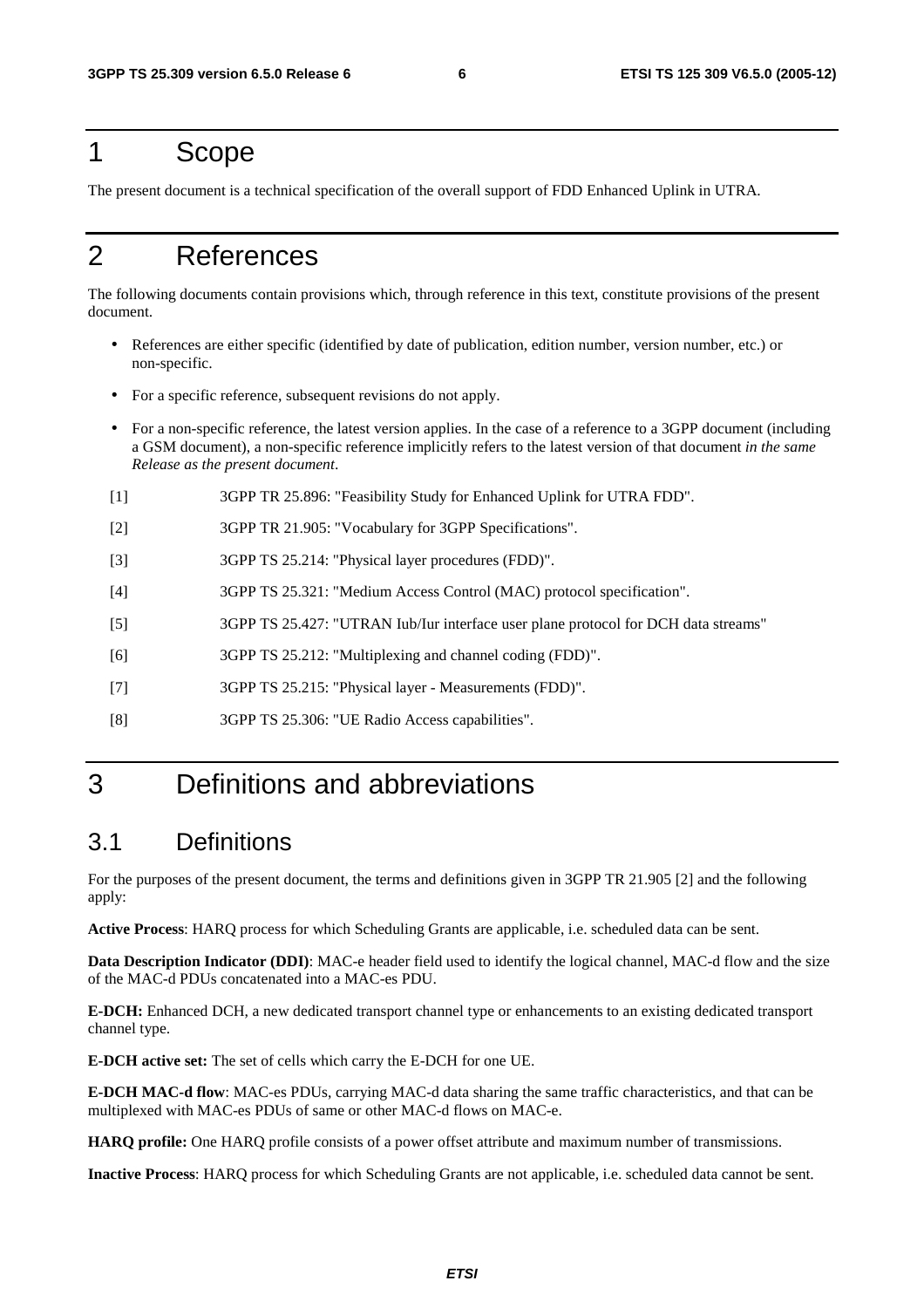**INACTIVE**: Absolute Grant value that can be sent by the serving cell's scheduler on the E-AGCH to deactivate a process or to switch the UE to its secondary E-RNTI.

**Power offset attribute:** Represents the power offset between E-DPDCH(s) and reference E-DPDCH power level for a given E-TFC. This power offset attribute is set to achieve the required QoS in this MAC-d flow when carried alone in a MAC-e PDU and subsequently in the corresponding CCTrCh of E-DCH type. Details on the mapping on Beta factors can be found in [3]. The reference E-DPDCH power offset is signaled to the UE for one (or several) reference E-TFC(s) (see details in subclause 11.1).

**Primary Absolute Grant**: Absolute Grant received with the primary E-RNTI.

**Secondary Absolute Grant**: Absolute Grant received with the secondary E-RNTI.

**Serving E-DCH cell:** Cell from which the UE receives Absolute Grants from the Node-B scheduler. A UE has one Serving E-DCH cell.

**Serving E-DCH RLS or Serving RLS:** Set of cells which contains at least the Serving E-DCH cell and from which the UE can receive and combine one Relative Grant. The UE has only one Serving E-DCH RLS.

**Non-serving E-DCH RL or Non-serving RL:** Cell which belongs to the E-DCH active set but does not belong to the Serving E-DCH RLS and from which the UE can receive one Relative Grant. The UE can have zero, one or several Non-serving E-DCH RL(s).

### 3.2 Abbreviations

For the purposes of the present document, the abbreviations given in 3GPP TR 21.905 [2] and the following apply:

| AG            | Absolute Grant                                  |
|---------------|-------------------------------------------------|
| E-AGCH        | E-DCH Absolute Grant Channel                    |
| E-DPCCH       | <b>E-DCH Dedicated Physical Control Channel</b> |
| E-DPDCH       | <b>E-DCH Dedicated Physical Data Channel</b>    |
| E-HICH        | E-DCH HARQ Acknowledgement Indicator Channel    |
| E-RGCH        | E-DCH Relative Grant Channel                    |
| <b>E-RNTI</b> | E-DCH Radio Network Temporary Identifier        |
| E-TFC         | <b>E-DCH Transport Format Combination</b>       |
| <b>HARO</b>   | <b>Hybrid Automatic Repeat Request</b>          |
| <b>HSDPA</b>  | <b>High Speed Downlink Packet Access</b>        |
| RG            | <b>Relative Grant</b>                           |
| <b>RLS</b>    | Radio Link Set                                  |
| <b>RSN</b>    | <b>Retransmission Sequence Number</b>           |
| SG            | <b>Serving Grant</b>                            |
| <b>TSN</b>    | <b>Transmission Sequence Number</b>             |

## 4 Background and Introduction

The technical objective of the FDD Enhanced Uplink work item is to improve the performance of uplink dedicated transport channels, i.e. to increase capacity and throughput and reduce delay. This work item is applicable for UTRA FDD only.

Among the techniques considered in [1], the following techniques are part of the work item:

- Node B controlled scheduling: possibility for the Node B to control, within the limits set by the RNC, the set of TFCs from which the UE may choose a suitable TFC,
- Hybrid ARQ: rapid retransmissions of erroneously received data packets between UE and Node B,
- Shorter TTI: possibility of introducing a 2 ms TTI.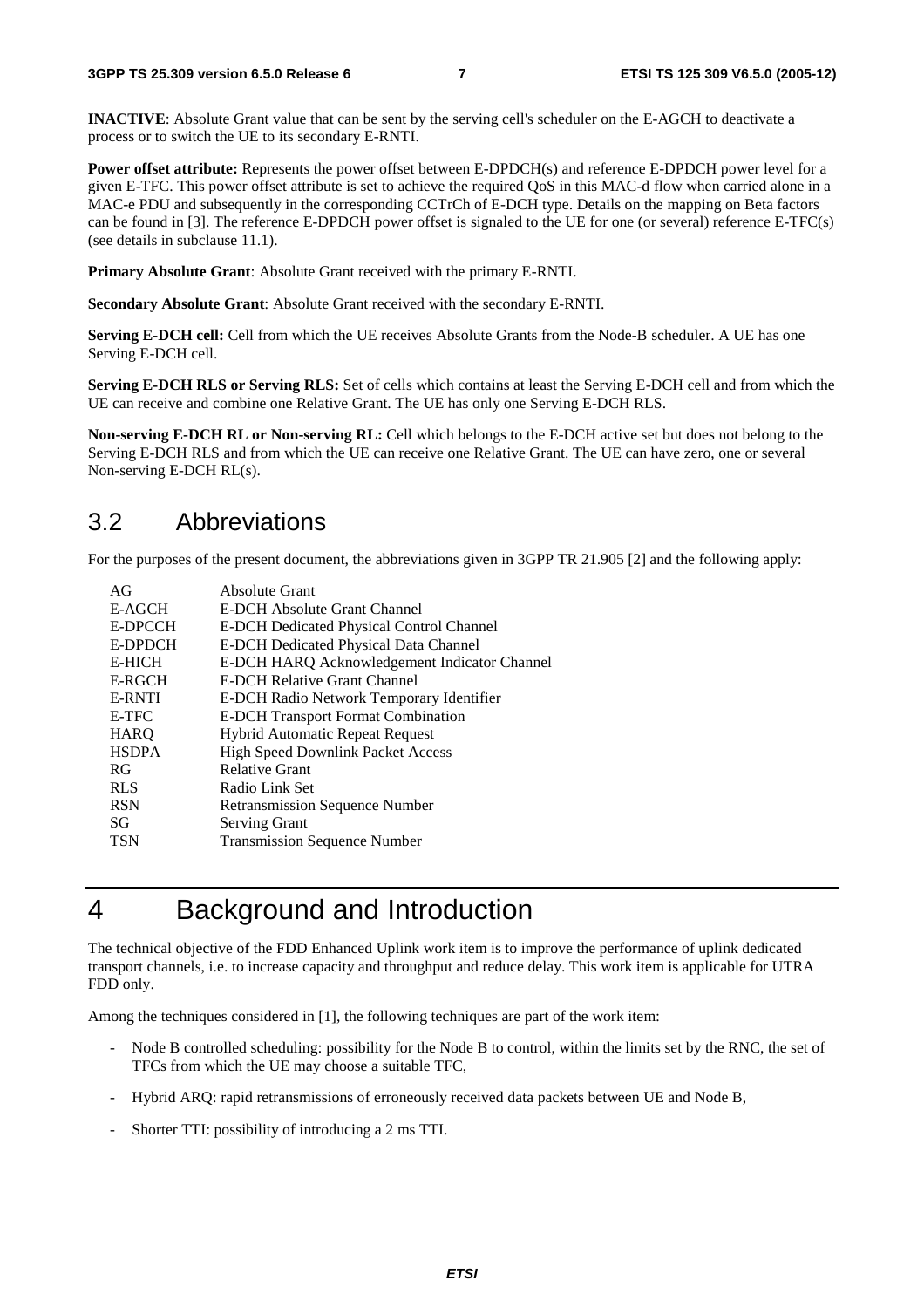## 5 Requirements

- The Enhanced Uplink feature shall aim at providing significant enhancements in terms of user experience (throughput and delay) and/or capacity. The coverage is an important aspect of the user experience and that it is desirable to allow an operator to provide for consistency of performance across the whole cell area.
- The focus shall be on urban, sub-urban and rural deployment scenarios.
- Full mobility shall be supported, i.e., mobility should be supported for high-speed cases also, but optimisation should be for low-speed to medium-speed scenarios.
- The study shall investigate the possibilities to enhance the uplink performance on the dedicated transport channels in general, with priority to streaming, interactive and background services. Relevant QoS mechanisms shall allow the support of streaming, interactive and background PS services.
- It is highly desirable to keep the Enhanced Uplink as simple as possible. New techniques or group of techniques shall therefore provide significant incremental gain for an acceptable complexity. The value added per feature/technique should be considered in the evaluation. It is also desirable to avoid unnecessary options in the specification of the feature.
- The UE and network complexity shall be minimised for a given level of system performance.
- The impact on current releases in terms of both protocol and hardware perspectives shall be taken into account.
- It shall be possible to introduce the Enhanced Uplink feature in a network which has terminals from Release'99, Release 4 and Release 5. The Enhanced Uplink feature shall enable to achieve significant improvements in overall system performance when operated together with HSDPA. Emphasis shall be given on the potential impact the new feature may have on the downlink capacity. Likewise it shall be possible to deploy the Enhanced Uplink feature without any dependency on the deployment of the HSDPA feature. However, a terminal supporting the Enhanced Uplink feature must support HSDPA.

## 6 Overall architecture of enhanced uplink DCH

### 6.1 Protocol architecture

The following modifications to the existing nodes are needed to support enhanced uplink DCH:

#### UE

A new MAC entity (MAC-es/MAC-e) is added in the UE below MAC-d. MAC- es/MAC-e in the UE handles HARQ retransmissions, scheduling and MAC-e multiplexing, E-DCH TFC selection.

#### Node B

A new MAC entity (MAC-e) is added in the Node B to handle HARQ retransmissions, scheduling and MAC-e demultiplexing.

#### S-RNC

A new MAC entity (MAC-es) is added in the SRNC to provide in-sequence delivery (reordering) and to handle combining of data from different Node Bs in case of soft handover.

The resulting protocol architecture is shown in Figure 6.1-1: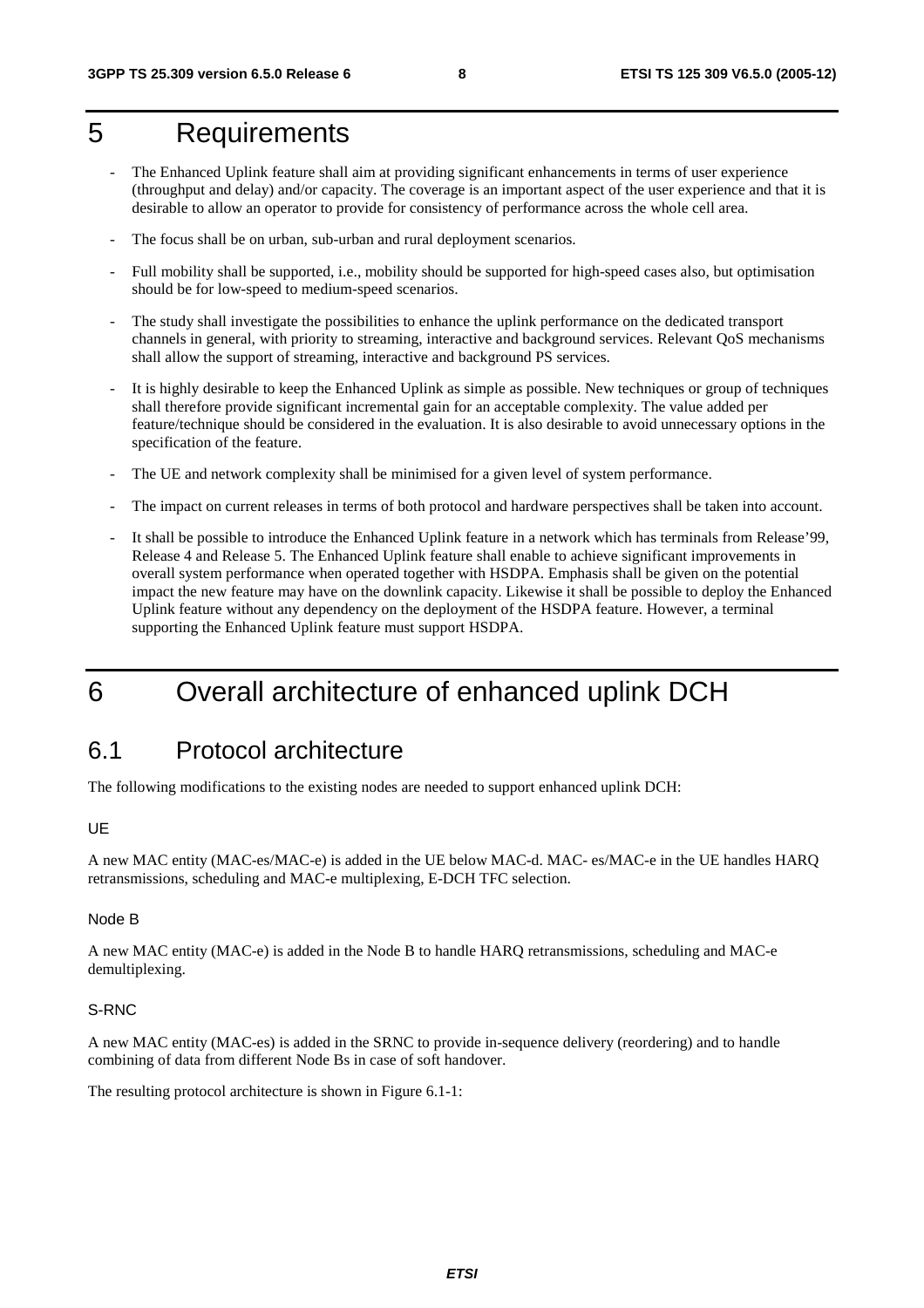

#### **Figure 6.1-1: Protocol Architecture of E-DCH**

### 6.2 Transport channel attributes

The E-DCH transport channel has the following characteristics:

- E-DCH and DCH use separate CCTrCHs
- There is only one CCTrCH of E-DCH type per UE;
- There is only one E-DCH per CCTrCH of E-DCH type;
- There is only one transport block per TTI;
- Both 2 ms TTI and 10 ms TTI are supported by the E-DCH. The support of 10 ms TTI is mandatory for all UEs. The support of the 2 ms TTI by the UE is only mandatory for certain UE categories. Switching between the two TTIs can be performed by UTRAN through L3 signalling;
- For all UE categories, the uplink DCH capability is limited to 64kbps when E-DCH is configured for the radio link (see [8]).
- $CRC$  size = 24 bits;
- channel coding = turbo  $1/3$ ;
- redundancy version: always use RV index 0, or use table defined in [6].

### 6.3 Basic physical structure

#### 6.3.1 UL Physical layer model

E-DCH model with DCH and HS-DSCH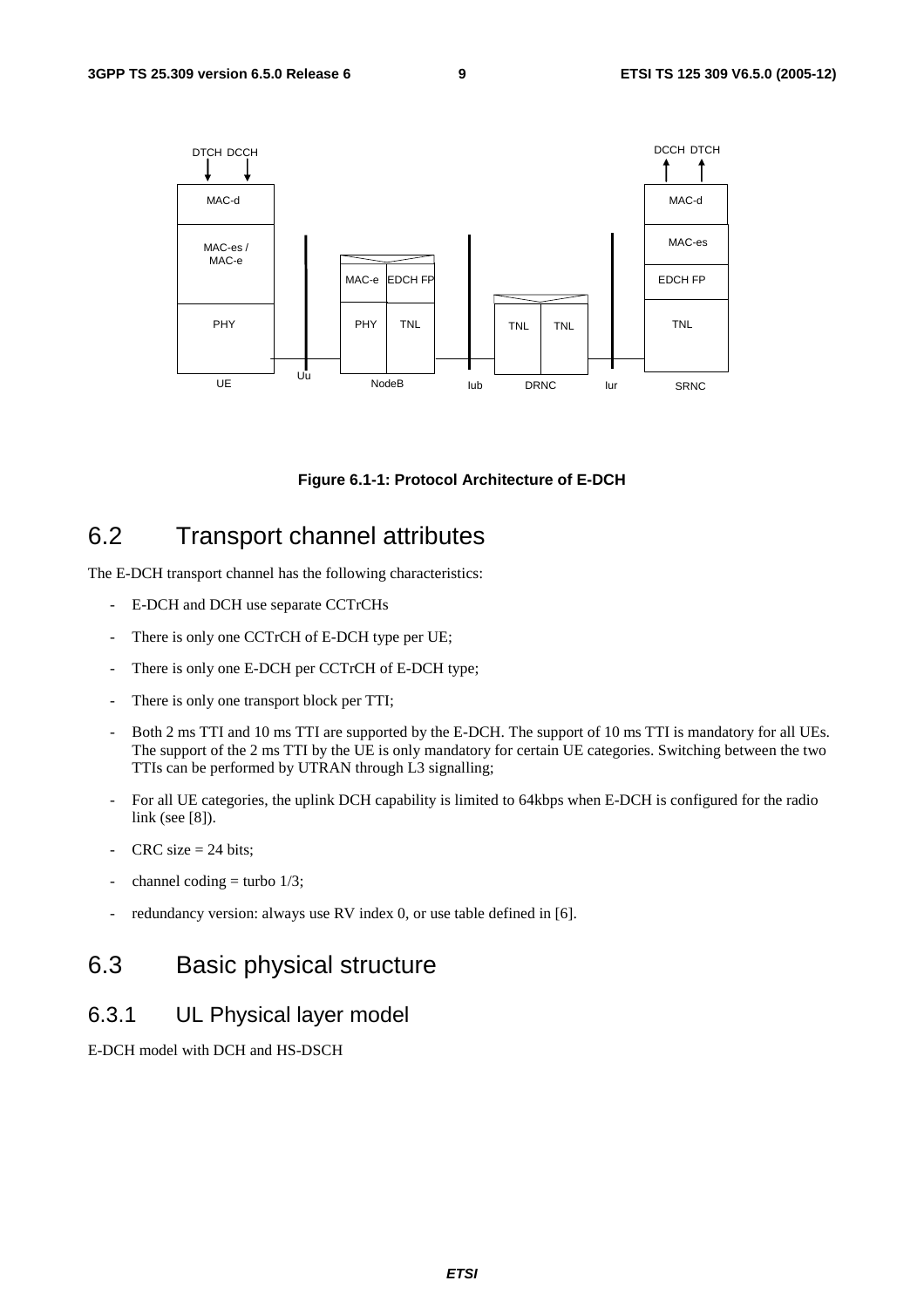

**Figure 6.3.1-1: Model of the UE's Uplink physical layer** 

There is only one E-DCH per CCTrCh of E-DCH type.

For both 2 ms and 10 ms TTI, the information carried on the E-DPCCH consists of 10 bits in total: the E-TFCI (7 bits), the RSN (2 bits) and the 'happy' bit (see in subclause 9.3.1.2).

The E-DPCCH is sent with a power offset relative to the DPCCH. The power offset is signalled by RRC.

#### 6.3.2 DL Physical layer model

E-DCH model with DCH and HS-DSCH

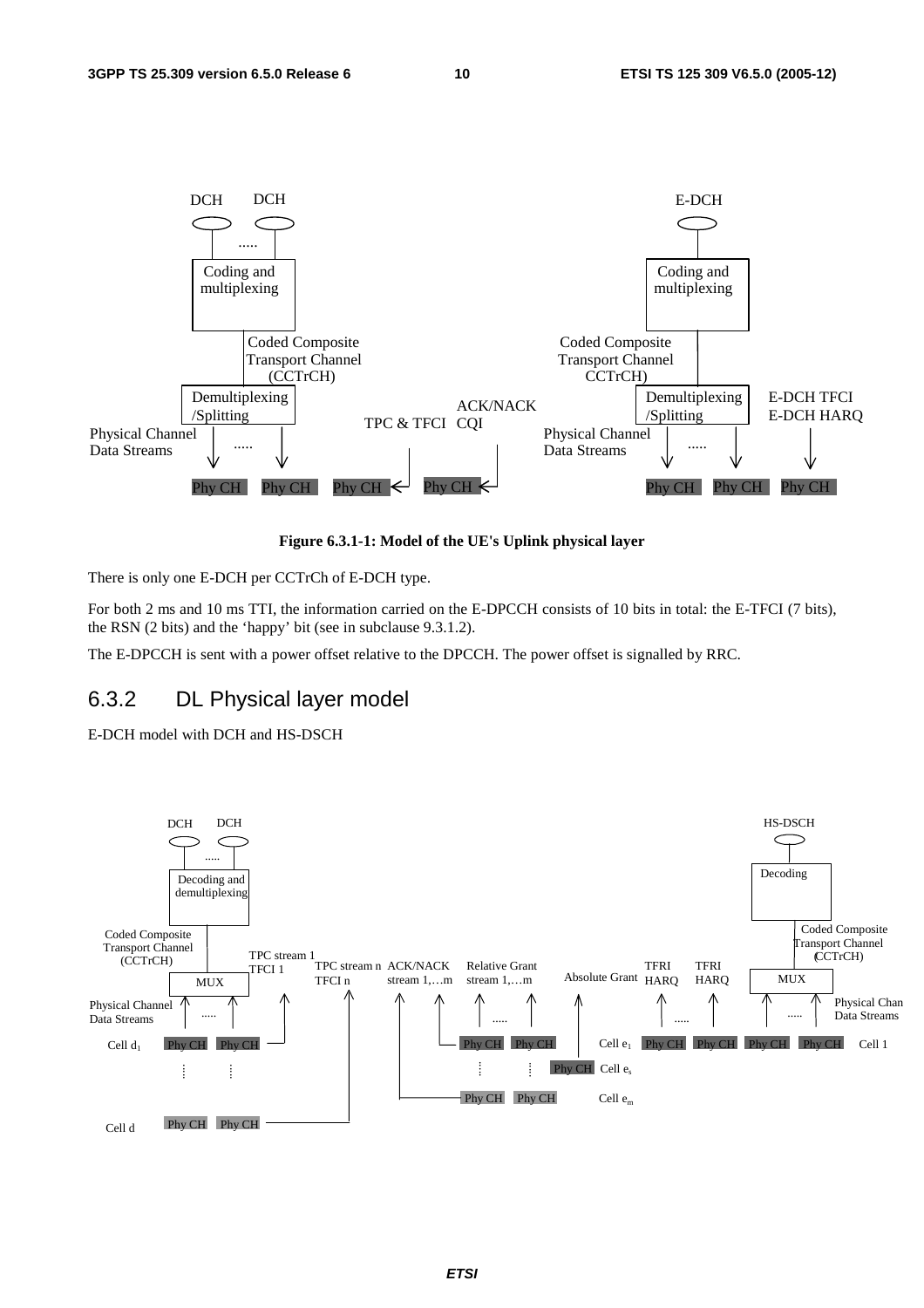#### **Figure 6.3.2-1: Model of the UE's Downlink physical layer. HS-DSCH serving cell is cell 1 in this figure**

The DPCH active set contains cells  $d_1, \ldots, d_n$ .

The E-DCH active set can be identical or a subset of the DCH active set. The E-DCH active set is decided by the SRNC.

The E-DCH ACK/NACKs are transmitted by each cell of the E-DCH active set on a physical channel called E-HICH. The E-HICHs of the cells belonging to the same RLS (same MAC-e entity i.e. same Node B) shall have the same content and modulation and be combined by the UE.

NOTE: The set of cells transmitting identical ACK/NACK information is the same as the set of cells sending identical TPC bits (excluding the cells which are not in the E-DCH active set).

The E-DCH Absolute Grant is transmitted by a single cell, the Serving E-DCH cell (Cell e<sub>s</sub> on figure 6.3.2-1) on a physical channel called E-AGCH.

NOTE: The relationship between the Serving E-DCH cell and the HS-DSCH Serving cell is FFS. The RRC signalling will however be independent and allow for both to be separate.

The E-DCH Relative Grants can be transmitted by each cell of the E-DCH active set on a physical channel called E-RGCH. The E-RGCHs of the cells belonging to the serving RLS shall have the same content and be combined by the UE. The E-RGCHs of the cells not belonging to the serving E-DCH RLS are cell specific and cannot be combined: the Non Serving RLs. Both configurations are signalled from the SRNC to the UE in RRC: optionally one E-RGCH configuration per cell for the Serving E-DCH RLS (containing the Serving E-DCH cell) and optionally one E-RGCH configuration per Non-serving E-DCH RL.

The ACK/NACKs received from UTRAN after combining (see Note above), the Absolute Grant information received from UTRAN (from the Serving E-DCH cell), and the Relative Grants received from UTRAN (optionally one from the Serving E-DCH RLS after combining, and optionally one from each Non-serving RL), are all sent to MAC by L1.

## 7 MAC architecture

### 7.1 General Principle

#### 7.1.1 MAC multiplexing

The E-DCH MAC multiplexing has the following characteristics:

- Logical channel multiplexing is supported at MAC-e level;
- Multiple MAC-d flows can be configured for one UE;
- The multiplexing of different MAC-d flows within the same MAC-e PDU is supported. But not all the combinations may be allowed for one UE. The allowed combinations are under the control of the SRNC (see in clause 11);
- There can be up to 8 MAC-d flows for a UE;
- Up to 16 logical channels can be multiplexed on an E-DCH transport channel.

#### 7.1.2 Reordering entity

The re-ordering entity is part of a separate MAC sub-layer, MAC-es, in the SRNC. Data coming from different MAC-d flows are reordered in different reordering queues. There is one reordering queue per logical channel.

The reordering is based on a specific TSN included in the MAC-es PDU and on Node-B tagging with a (CFN, subframe number). For each MAC-es PDU, the SRNC receives the TSN originating from the UE, as well as the (CFN, subframe number) originating from the Node-B to perform the re-ordering. Additional mechanisms (e.g. timer-based and/or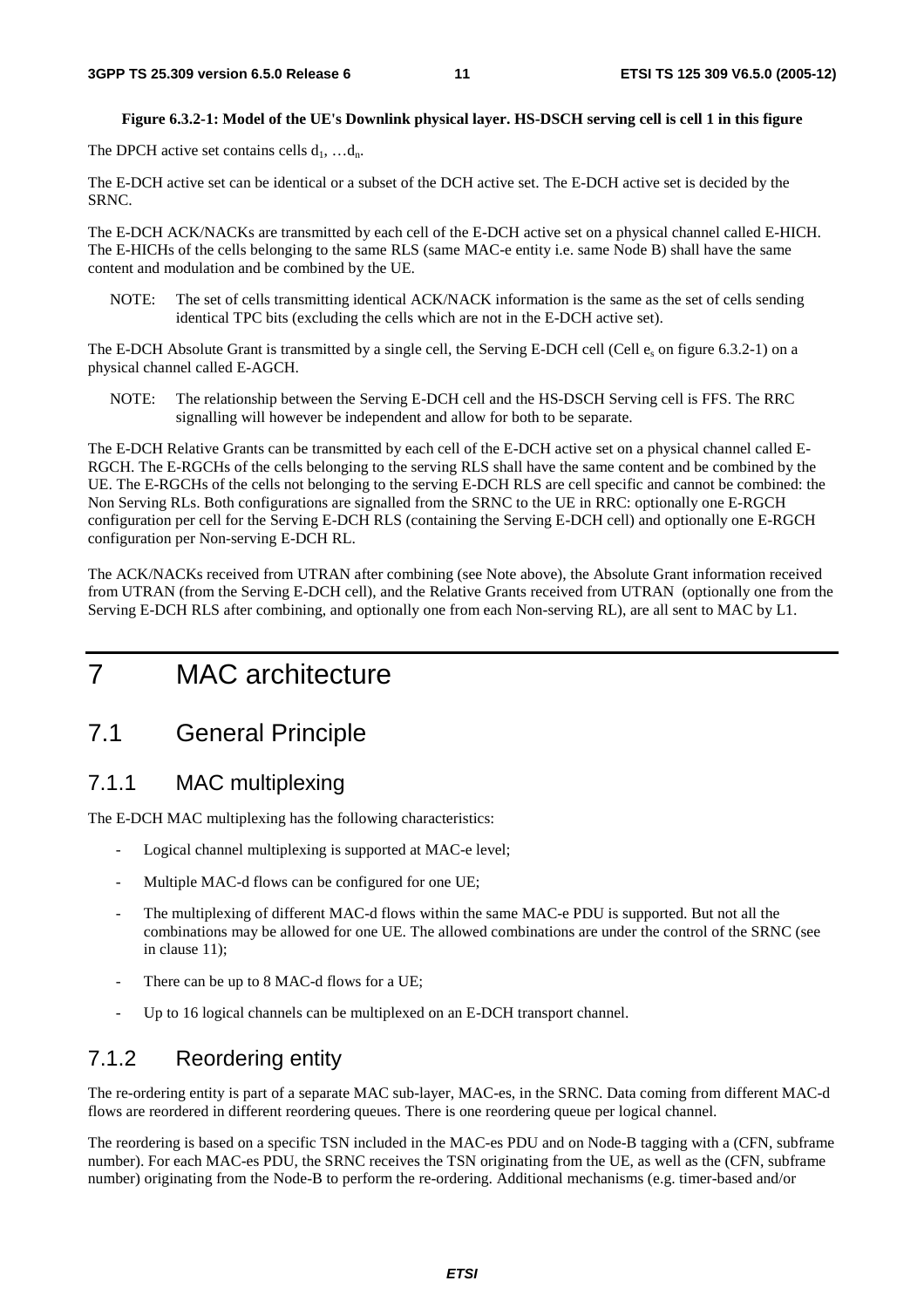window-based) are up to SRNC implementation and will not be standardised. Furthermore, the reordering entity detects and removes duplicated received MAC-es PDUs.

### 7.2 MAC architecture – UE side

#### 7.2.1 Overall architecture

The overall UE MAC architecture, which is shown in Figure 7.2.1-1, includes a new MAC-es/MAC-e entity which controls access to the E-DCH. A new connection from MAC-d to MAC-es/MAC-e is added to the architecture, as well as a connection between MAC-es/MAC-e and the MAC Control SAP.





As shown in Figure 7.2.1-2, a RLC PDU enters MAC-d on a logical channel. The MAC-d C/T multiplexing is bypassed. In the MAC-e header, the DDI (Data Description Indicator) field (6 bits) identifies logical channel, MAC-d flow and MAC-d PDU size. A mapping table is signalled over RRC, to allow the UE to set DDI values. The N field (fixed size of 6 bits) indicates the number of consecutive MAC-d PDUs corresponding to the same DDI value. A special value of the DDI field indicates that no more data is contained in the remaining part of the MAC-e PDU.The TSN field (6 bits) provides the transmission sequence number on the E-DCH. The MAC-e PDU is forwarded to a Hybrid ARQ entity, which then forwards the MAC-e PDU to layer 1 for transmission in one TTI.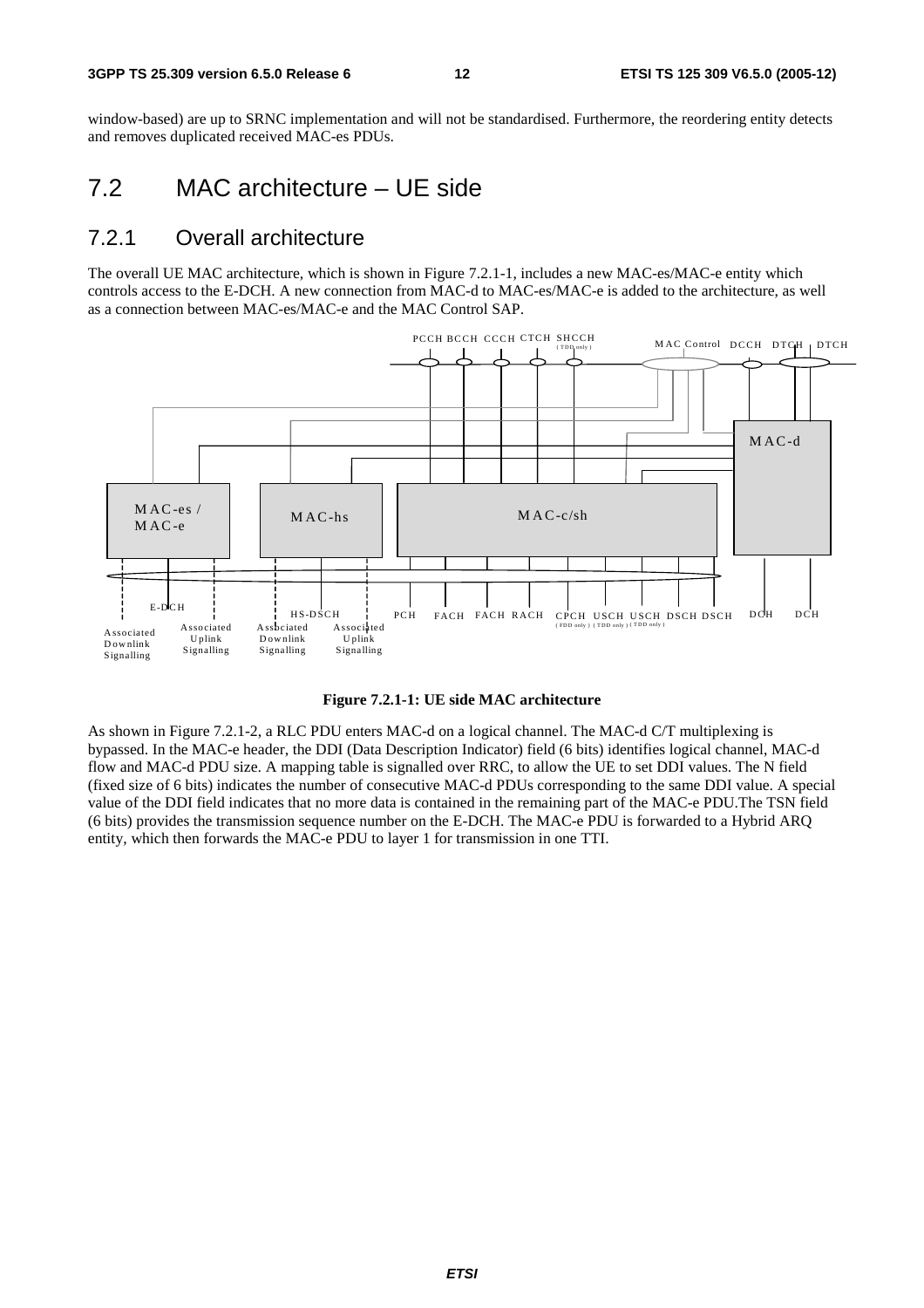

**Figure 7.2.1-2: Simplified architecture showing MAC inter-working in UE. The left part shows the functional split while the right part shows PDU construction.** 

#### 7.2.2 Details of MAC-d

For support of E-DCH a new connection to MAC-es is added.

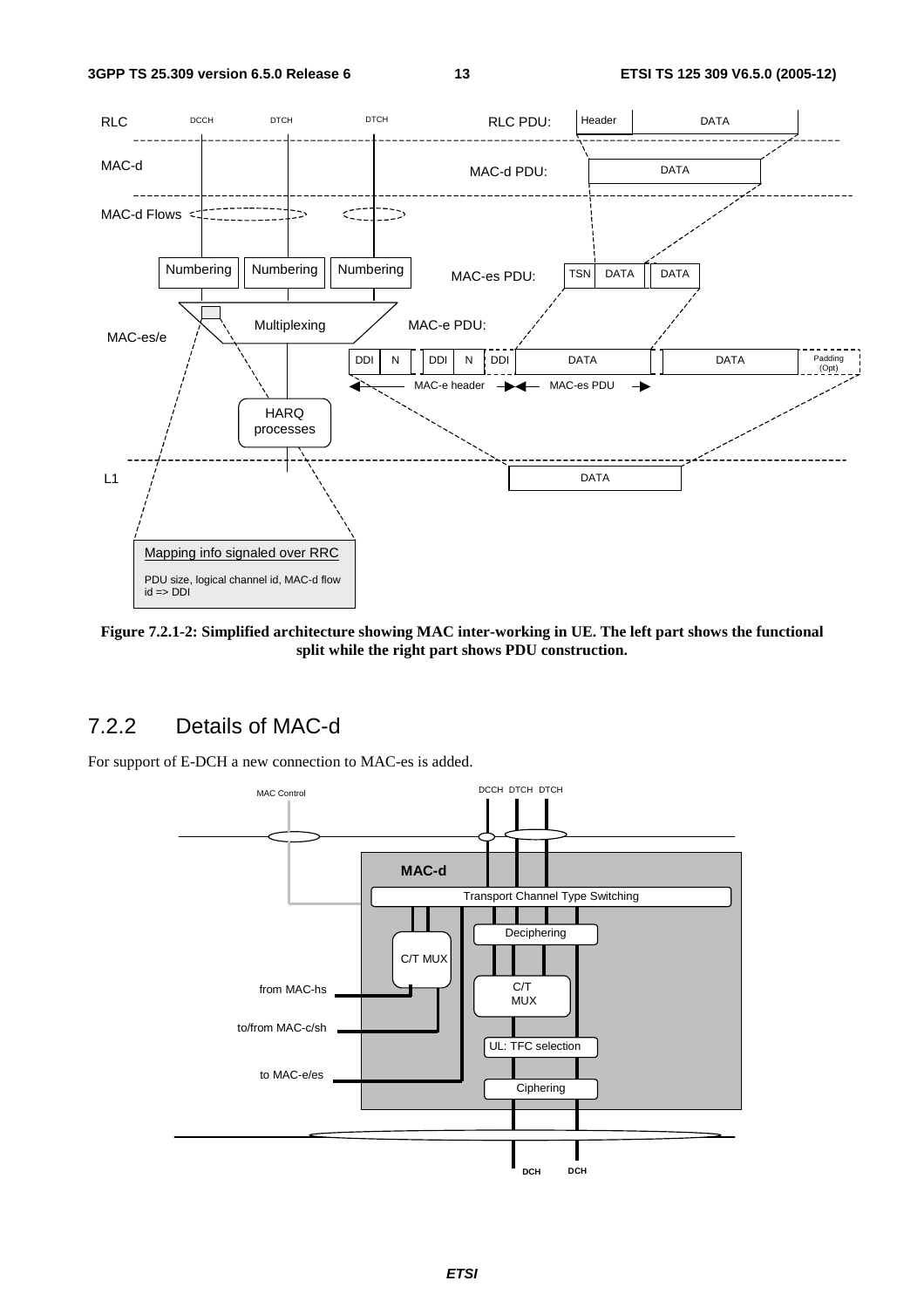#### **Figure 7.2.2-1: UE side MAC architecture/ MAC-d details**

#### 7.2.3 Details of MAC-c/sh

The support of E-DCH implies no change to the UE MAC-c/sh entity.

#### 7.2.4 Details of MAC-hs

The support of E-DCH implies no change to the UE MAC-hs entity.

#### 7.2.5 Details of MAC-es/MAC-e

The MAC-es/e handles the E-DCH specific functions. The split between MAC-e and MAC-es in the UE is not detailed. In the model below the MAC-e/es comprises the following entities:

- HARQ:

The HARQ entity is responsible for handling the MAC functions relating to the HARQ protocol. It is responsible for storing MAC-e payloads and re-transmitting them. The detailed configuration of the hybrid ARQ protocol is provided by RRC over the MAC-Control SAP. The HARQ entity provides the E-TFC, the retransmission sequence number (RSN), and the power offset to be used by L1. Redundancy version (RV) of the HARQ transmission is derived by L1 from RSN, CFN and in case of 2 ms TTI from the sub-frame number. RRC signalling can also configure the HARQ entity to use RV=0 for every transmission.

Multiplexing and TSN setting:

The multiplexing and TSN setting entity is responsible for concatenating multiple MAC-d PDUs into MAC-es PDUs, and to multiplex one or multiple MAC-es PDUs into a single MAC-e PDU, to be transmitted in the next TTI, as instructed by the E-TFC selection function. It is also responsible for managing and setting the TSN per logical channel for each MAC-es PDU.

E-TFC selection:

This entity is responsible for E-TFC selection according to the scheduling information (Relative Grants and Absolute Grants) received from UTRAN via L1, and for arbitration among the different flows mapped on the E-DCH. The detailed configuration of the E-TFC entity is provided by RRC over the MAC-Control SAP. The E-TFC selection function controls the multiplexing function.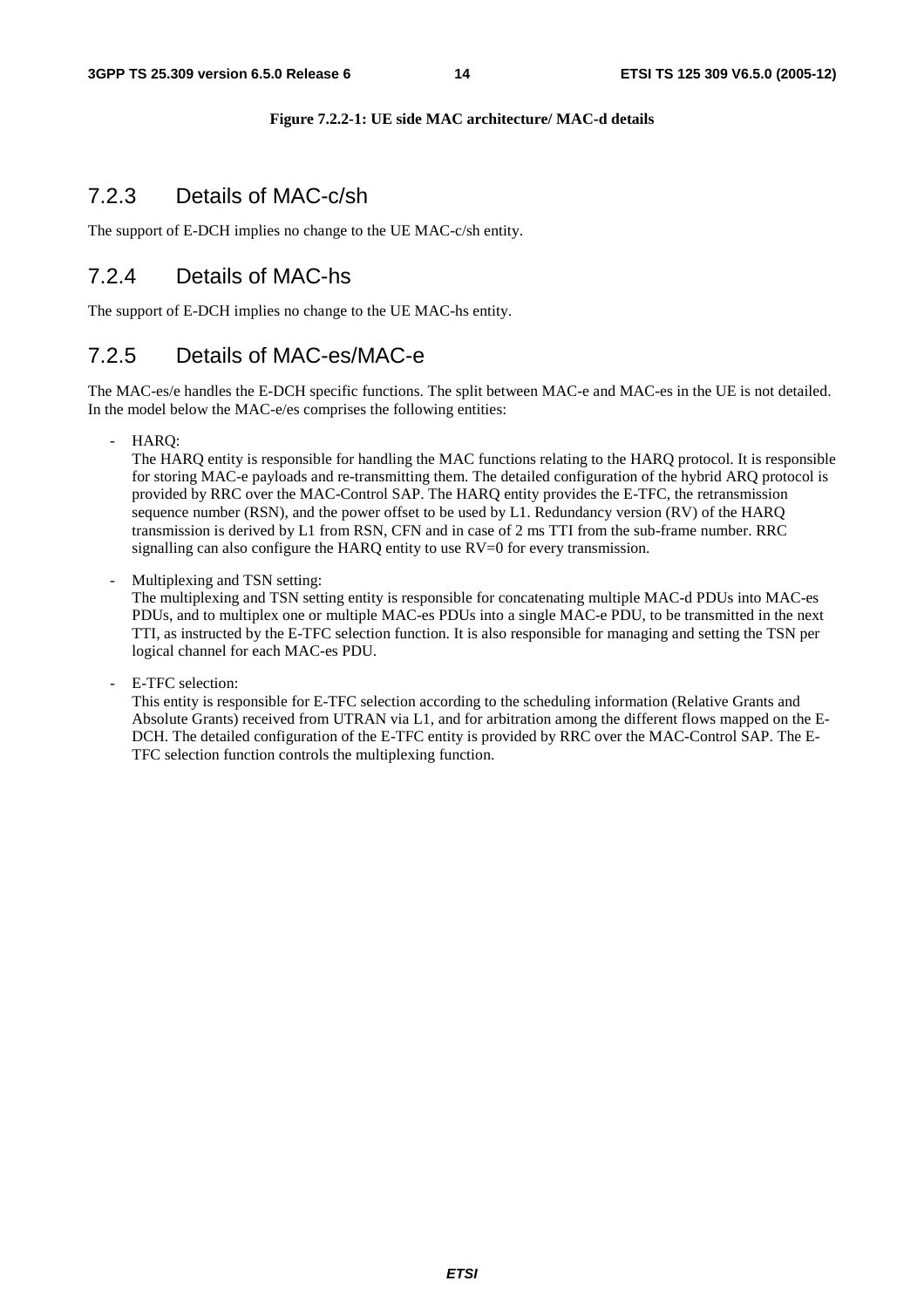

**Figure 7.2.5-1: UE side MAC architecture / MAC-es/e details** 

### 7.3 MAC architecture – UTRAN side

#### 7.3.1 Overall architecture

The overall UTRAN MAC architecture, which is shown in Figure 7.3.1-1, includes a new MAC-e entity and a new MAC-es entity. For each UE that uses E-DCH, one MAC-e entity per Node-B and one MAC-es entity in the SRNC are configured. MAC-e, located in the Node B, controls access to the E-DCH and is connected to MAC-es, located in the SRNC. MAC-es is further connected to MAC-d. For control information, new connections are defined between MAC-e and a MAC Control SAP in the Node B, and between MAC-es and the MAC Control SAP in the SRNC.

There is one Iub transport bearer per MAC-d flow (i.e. MAC-es PDUs carrying MAC-d PDUs from the same MAC-d flow).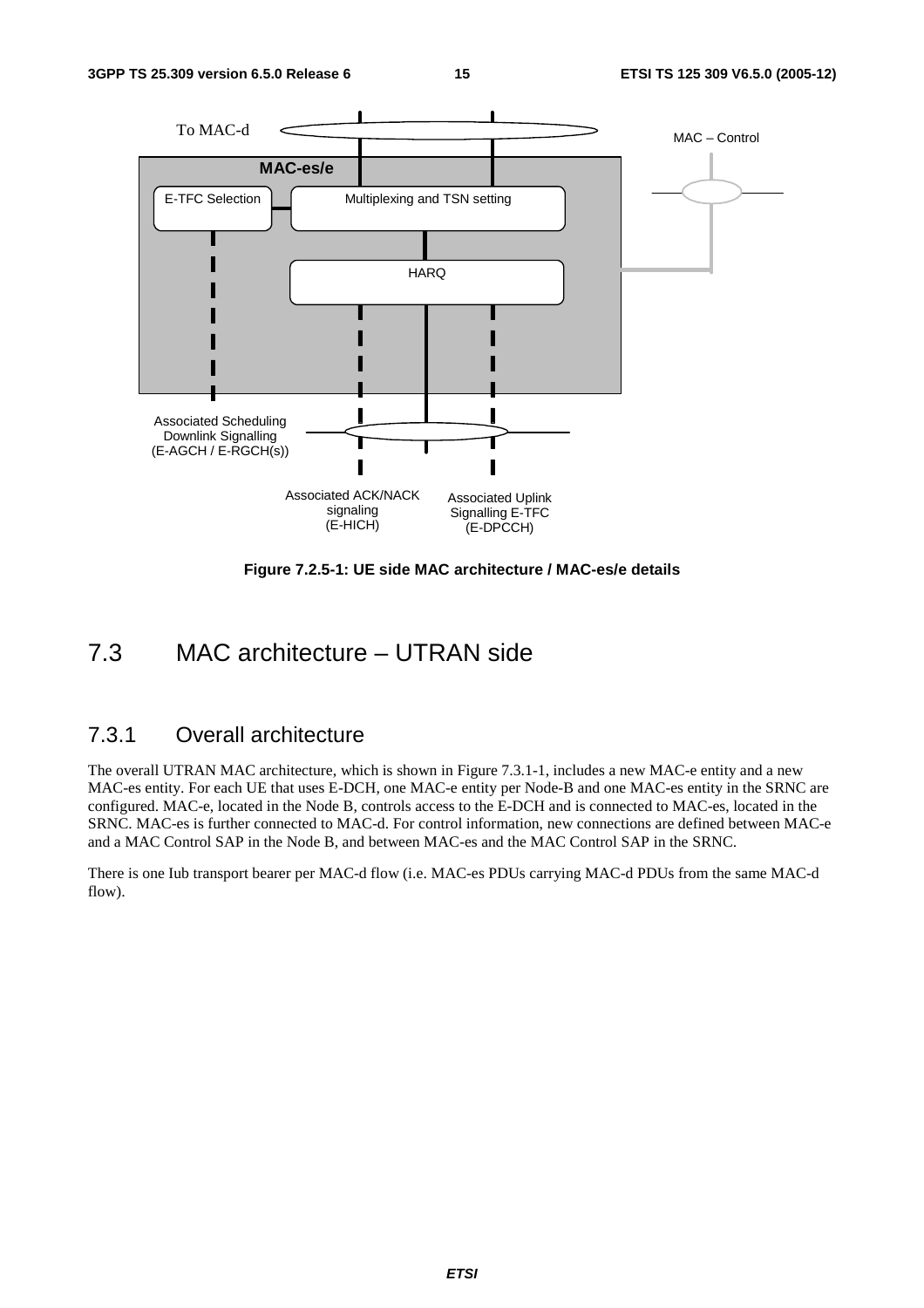

**Figure 7.3.1-1: UTRAN side MAC architecture (SHO not shown)**

As shown in Figure 7.3.1-2, a MAC-e PDU enters MAC from layer 1. After Hybrid ARQ handling, the MAC-e PDU is demultiplexed to form MAC-es PDUs aimed for one or more MAC-d flows. The mapping between the DDI (Data Description Indicator) fields (6 bits) and the MAC-d flow and MAC-d PDU size is provided to the Node B by the SRNC. The mapping of the MAC-d flow into its Iub bearer is defined by the SRNC. A special value of the DDI field indicates that no more data is contained in the remaining part of the MAC-e PDU. The MAC-es PDUs are sent over Iub to MAC-es, where they are distributed on the reordering queue of each logical channel. After re-ordering, the insequence data units are disassembled. The resulting MAC-d PDUs are forwarded to MAC-d and RLC.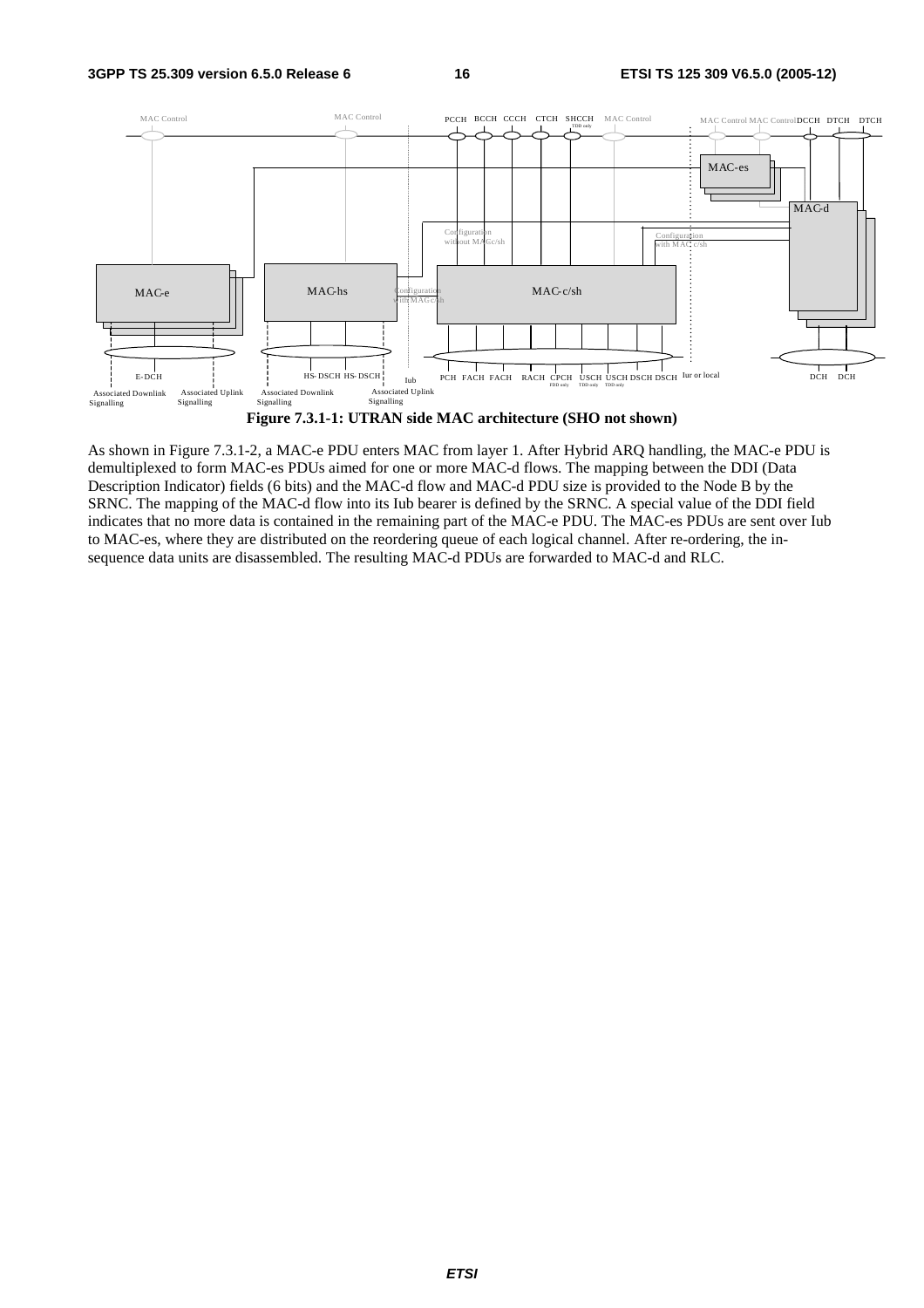

**Figure 7.3.1-2: Simplified architecture showing MAC inter-working in UTRAN. The left part shows the functional split while the right part shows PDU decomposition.** 

### 7.3.2 Details of MAC-d

For support of E-DCH a new connection to MAC-es is added.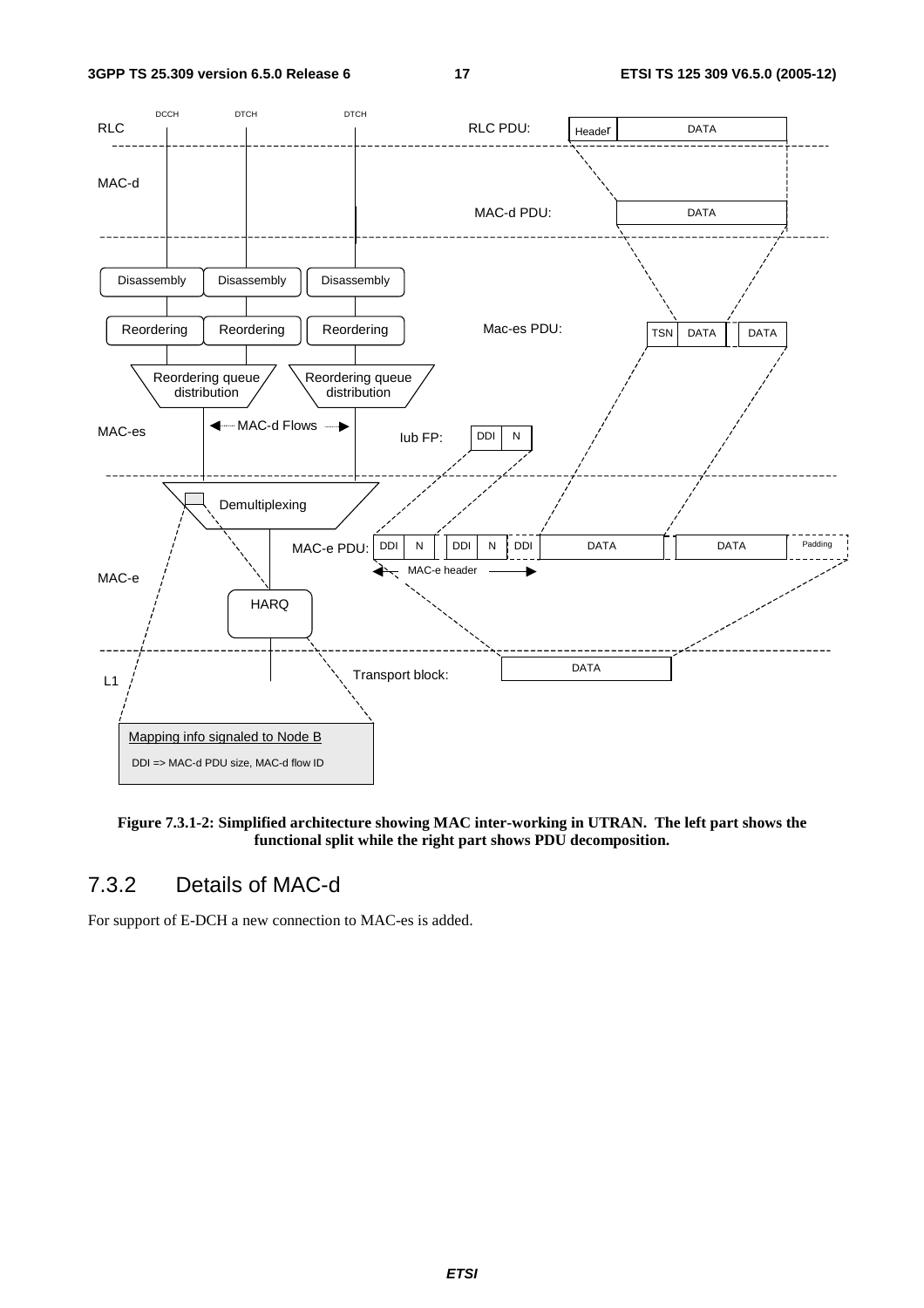

#### **Figure 7.3.2-1: UTRAN side MAC architecture / MAC-d details**

#### 7.3.3 Details of MAC-c/sh

The support of E-DCH implies no change to the UTRAN MAC-c/sh entity

#### 7.3.4 Details of MAC-hs

The support of E-DCH implies no change to the UTRAN MAC-hs entity

#### 7.3.5 Details of MAC-es

For each UE, there is one MAC-es entity in the SRNC. The MAC-es sublayer handles E-DCH specific functionality, which is not covered in the MAC-e entity in Node B. In the model below, the MAC-es comprises the following entities:

Reordering Queue Distribution:

The reordering queue distribution function routes the MAC-es PDUs to the correct reordering buffer based on the SRNC configuration.

- Reordering:

This function reorders received MAC-es PDUs according to the received TSN and Node-B tagging i.e. (CFN, subframe number). MAC-es PDUs with consecutive TSNs are delivered to the disassembly function upon reception. Mechanisms for reordering mac-es PDUs are left to the implementation. The number of reordering entities is controlled by the SRNC. There is one Reordering Queue per logical channel.

Macro diversity selection:

The function is performed in the MAC-es, in case of soft handover with multiple Node-Bs (The soft combining for all the cells of a Node-B takes place in the Node-B). This means that the reordering function receives MAC-es PDUs from each Node-B in the E-DCH active set. The exact implementation is not specified. However the model below is based on one Reordering Queue Distribution entity receiving all the MAC-d flow from all the Node-Bs, and one MAC-es entity per UE.

Disassembly:

The disassembly function is responsible for disassembly of MAC-es PDUs. When a MAC-es PDU is disassembled the MAC-es header is removed, the MAC-d PDU's are extracted and delivered to MAC-d.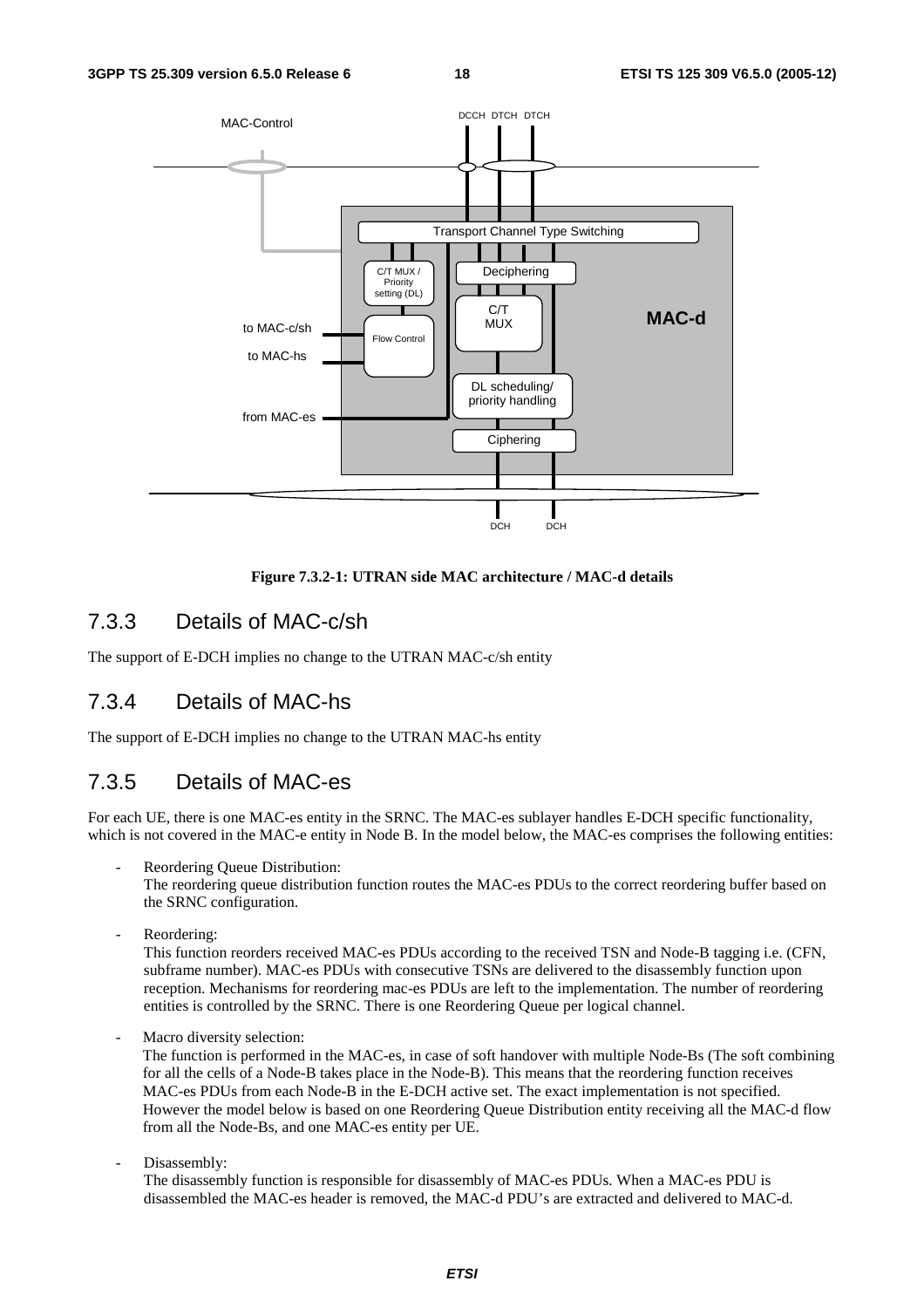

**Figure 7.3.5-1: UTRAN side MAC architecture / MAC-es details (SHO case)**

#### 7.3.6 Details of MAC-e

There is one MAC-e entity in the NodeB for each UE and one E-DCH scheduler function in the Node-B. The MAC-e and E-DCH scheduler handle HSUPA specific functions in the NodeB. In the model below, the MAC-e and E-DCH scheduler comprises the following entities:

E-DCH Scheduling:

This function manages E-DCH cell resources between UEs. Based on scheduling requests, Scheduling Grants are determined and transmitted. The general principles of the E-DCH scheduling are described in subclause 9.1 below. However implementation is not specified (i.e. depends on RRM strategy).

E-DCH Control:

The E-DCH control entity is responsible for reception of scheduling requests and transmission of Scheduling Grants. The general principles of the E-DCH scheduling are described in subclause 9.1 below.

De-multiplexing:

This function provides de-multiplexing of MAC-e PDUs. MAC-es PDUs are forwarded to the associated MAC-d flow.

- HARQ:

One HARQ entity is capable of supporting multiple instances (HARQ processes) of stop and wait HARQ protocols. Each process is responsible for generating ACKs or NACKs indicating delivery status of E-DCH transmissions. The HARQ entity handles all tasks that are required for the HARQ protocol.

The associated signalling shown in the figure illustrates the exchange of information between layer 1 and layer 2 provided by primitives.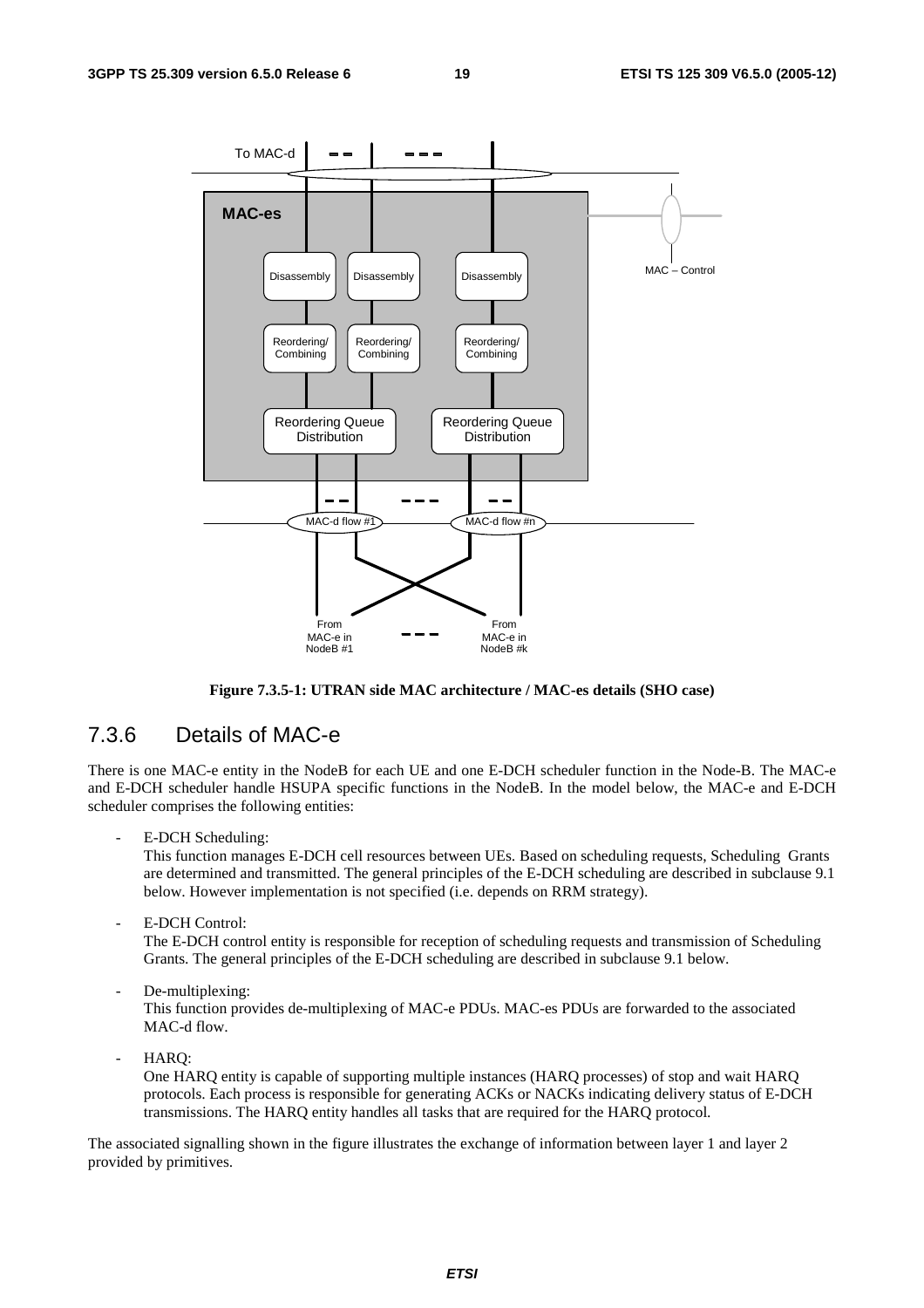

**Figure 7.3.6-1: UTRAN side MAC architecture / MAC-e details** 

## 8 HARQ protocol

### 8.1 General Principle

The HARQ protocol has the following characteristics:

- Stop and wait HARQ is used;
- The HARQ is based on synchronous downlink ACK/NACKs;
- The HARQ is based on synchronous retransmissions in the uplink:
	- The number of processes depends on the TTI: 8 processes for the 2ms TTI and 4 processes for the 10ms TTI. For both scheduled and non-scheduled transmission for a given UE, it is possible to restrict the transmission to specific processes for the 2ms E-DCH TTI;
	- There will be an upper limit to the number of retransmissions. The UE decides on a maximum number of transmissions for a MAC-e PDU based on the maximum number of transmissions attribute (see subclause 11.1.1), according to the following principles:
		- The UE selects the highest 'maximum number of transmissions' among all the considered HARQ profiles associated to the MAC-d flows in the MAC-e PDU.
	- Pre-emption will not be supported by E-DCH (ongoing re-transmissions will not be pre-empted by higher priority data for a particular process);
	- In case of TTI reconfiguration, the MAC-e HARQ processes are flushed and no special mechanism is defined to lower SDU losses.
- Intra Node B macro-diversity and Inter Node B macro-diversity should be supported for the E-DCH with HARQ;
- Incremental redundancy shall be supported by the specifications with Chase combining as a subcase:
	- The first transmission shall be self decodable;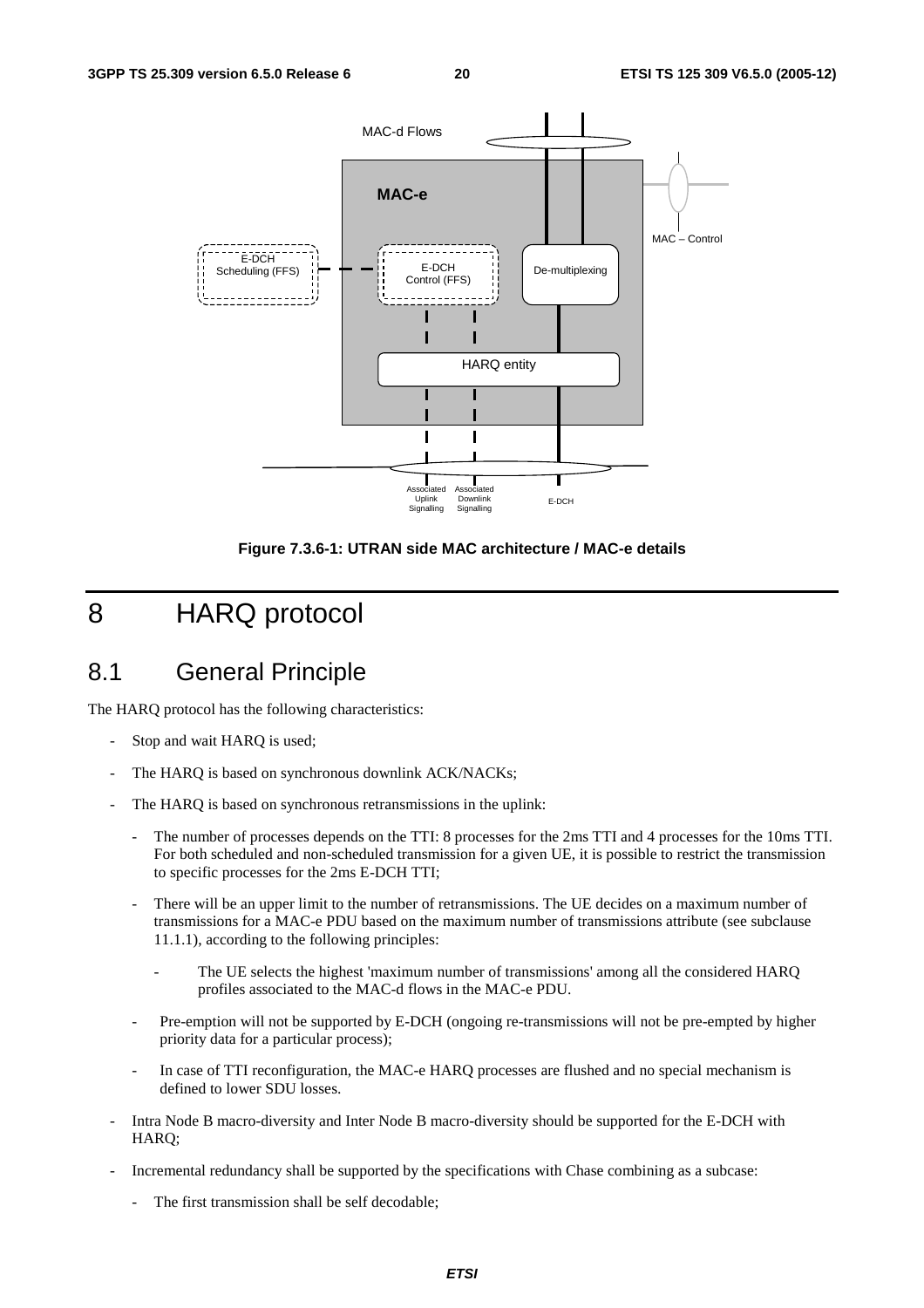- The UTRAN configures the UE to either use the same incremental redundancy version (RV) for all transmissions, or to set the RV according to set of rules based on E-TFC, Retransmission Sequence Number (RSN) and the transmission timing;
- There shall be no need, from the H-ARQ operation point of view, to reconfigure the Node B from upper layers when moving in or out of soft handover situations.

### 8.2 Error handling

The most frequent error cases to be handled are the following:

- NACK is detected as an ACK: the UE starts afresh with new data in the HARQ process. The previously transmitted data block is discarded in the UE and lost. Retransmission is left up to higher layers;
- ACK is detected as a NACK: if the UE retransmits the data block, the NW will re-send an ACK to the UE. If in this case the transmitter at the UE sends the RSN set to zero, the receiver at the NW will continue to process the data block as in the normal case;
- Error cases have been identified regarding the HARQ operation during soft handover:
	- In case the HARQ control information transmitted on the E-DPCCH could not be detected RSN\_max times in a row for one HARQ process, a soft buffer corruption might occur. Each HARQ process uses RSN and the transmission time (CFN, sub-frame) elapsed since storing data in the associated soft buffer in order to flush the soft buffer and to avoid a wrong combining of data blocks.
	- Duplication of data blocks may occur at the RNC during soft handover. The reordering protocol needs to handle the detected duplications of data blocks.

### 8.3 Signalling

#### 8.3.1 Uplink

- TSN (in-band in MAC-es header), for re-ordering purposes
- RSN (in E-DPCCH)

#### 8.3.2 Downlink

In the downlink, a report is used to indicate either ACK (positive acknowledgement) or NACK (negative acknowledgement).

## 9 Node B controlled scheduling

#### 9.1 General Principle

The Node B controlled scheduling is based on uplink and downlink control together with a set of rules on how the UE shall behave with respect to this signaling.

In the downlink, a resource indication (Scheduling Grant) is required to indicate to the UE the maximum amount of uplink resources it may use. When issuing Scheduling Grants, the Node B may use QoS-related information provided by the SRNC (see subclause 11.1.1) and from the UE in Scheduling Requests (see subclause 9.3.1)

The Scheduling Grants have the following characteristics:

Scheduling Grants are only to be used for the E-DCH TFC selection algorithm (i.e. they do not influence the TFC selection for the DCHs);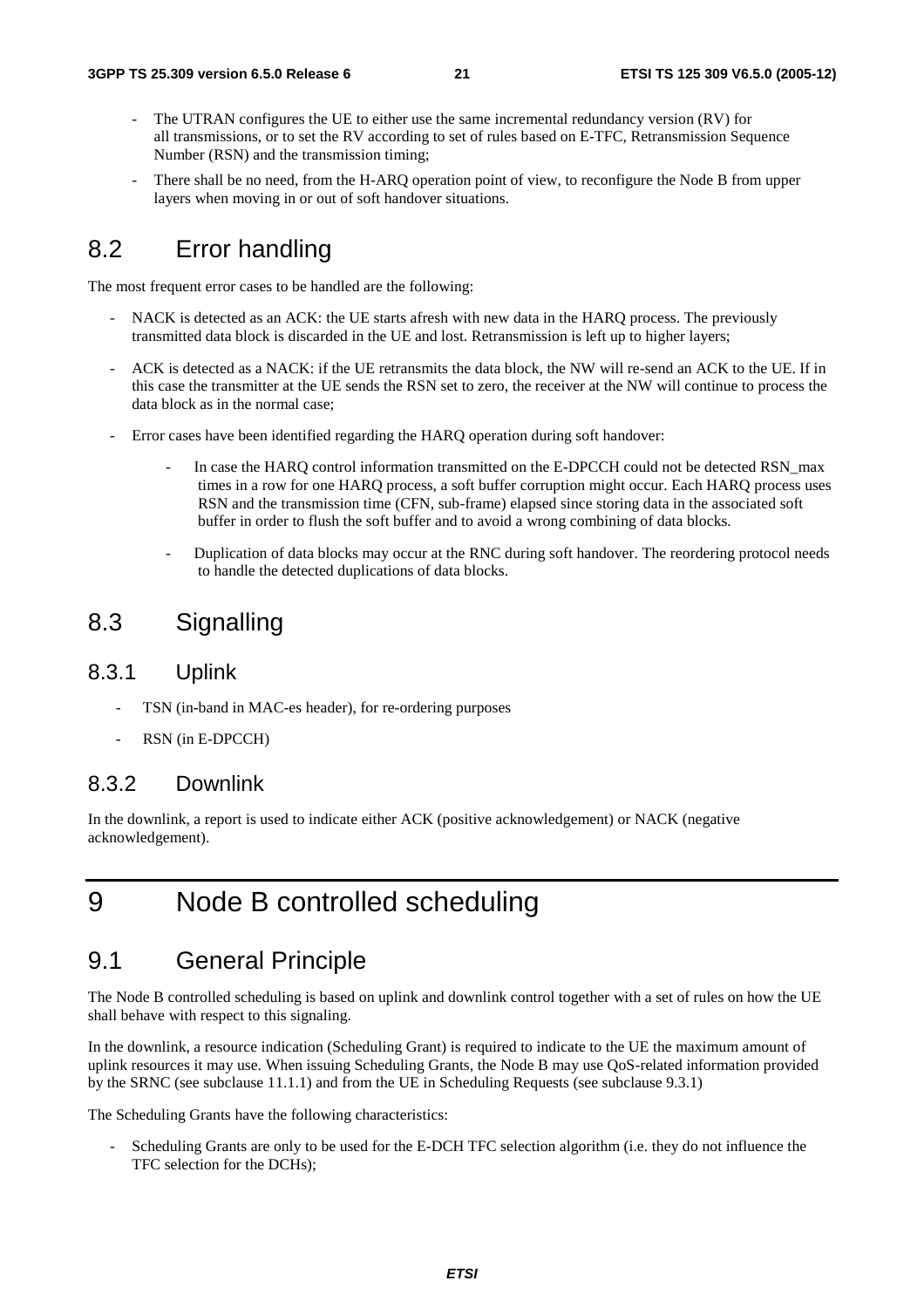- Scheduling Grants control the maximum allowed E-DPDCH/DPCCH power ratio of the active processes. For the inactive processes, the power ratio is 0 and the UE is not allowed to transmit scheduled data;
- All grants are deterministic;
- Scheduling Grants can be sent once per TTI or slower;
- There are two types of grants:
	- The Absolute Grants provide an absolute limitation of the maximum amount of UL resources the UE may use;
	- The Relative Grants increase or decrease the resource limitation compared to the previously used value;
- Absolute Grants are sent by the Serving E-DCH cell:
	- They are valid for one UE, for a group of UEs or for all UEs;
	- The Absolute Grant contains:
		- the identity (E-RNTI) of the UE (or group of UEs) for which the grant is intended (through an IDspecific CRC attachment);
		- the maximum power ratio the UE is allowed to use, on 5 bits;
		- in case of 2ms TTI an HARQ process activation flag indicating if the Primary Absolute Grant activates or deactivates one or all HARQ processes. That bit is also used to switch the UE from its primary E-RNTI to its secondary E-RNTI for both the 2ms and the 10ms TTI. When the E-DCH is configured with a 10ms TTI the flag shall always indicate that the Absolute Grant Scope is set to all HARQ processes. For Secondary Absolute Grants the flag shall always indicate that the Absolute Grant Scope is set to all HARQ processes in this version of the protocol.
	- Group identities or dedicated identities are not distinguished by the UE. It is up to UTRAN to allocate the same identity to a group of UEs;
	- Up to two identities (E-RNTIs), one primary and one secondary, can be allocated to a UE at a time. In that case, both identities shall use the same E-AGCH channel. The allocation is done by the Node-B and sent by the SRNC in RRC.
	- The identity consists of 16 bits;
	- Relative Grants (updates) may be sent by the Serving and Non-Serving Node-Bs as a complement to Absolute Grants:
		- The UE behaviour is exactly the same for Relative Grants for one UE, for a group of UEs and for all UEs;
	- The Relative Grant from the Serving E-DCH RLS can take one of the three values: "UP", "HOLD" or "DOWN";
	- The Relative Grant from the Non-serving E-DCH RL can take one of the two values: "HOLD" or "DOWN". The "HOLD" command is sent as DTX. The "DOWN" command corresponds to an "overload indicator";
- For each UE, the non-serving Node-B operation is as follows:
	- If the Node-B could not decode the E-DPCCH/E-DPDCH for the last  $n_1$  TTIs (where  $n_1$  is TBD) because of processing issue, it shall notify the SRNC;
	- The non-serving Node-B is allowed to send a "DOWN" command only for RoT reasons (see conditions for sending "DOWN" command in subclause 14.1) and not because of lack of internal processing resources.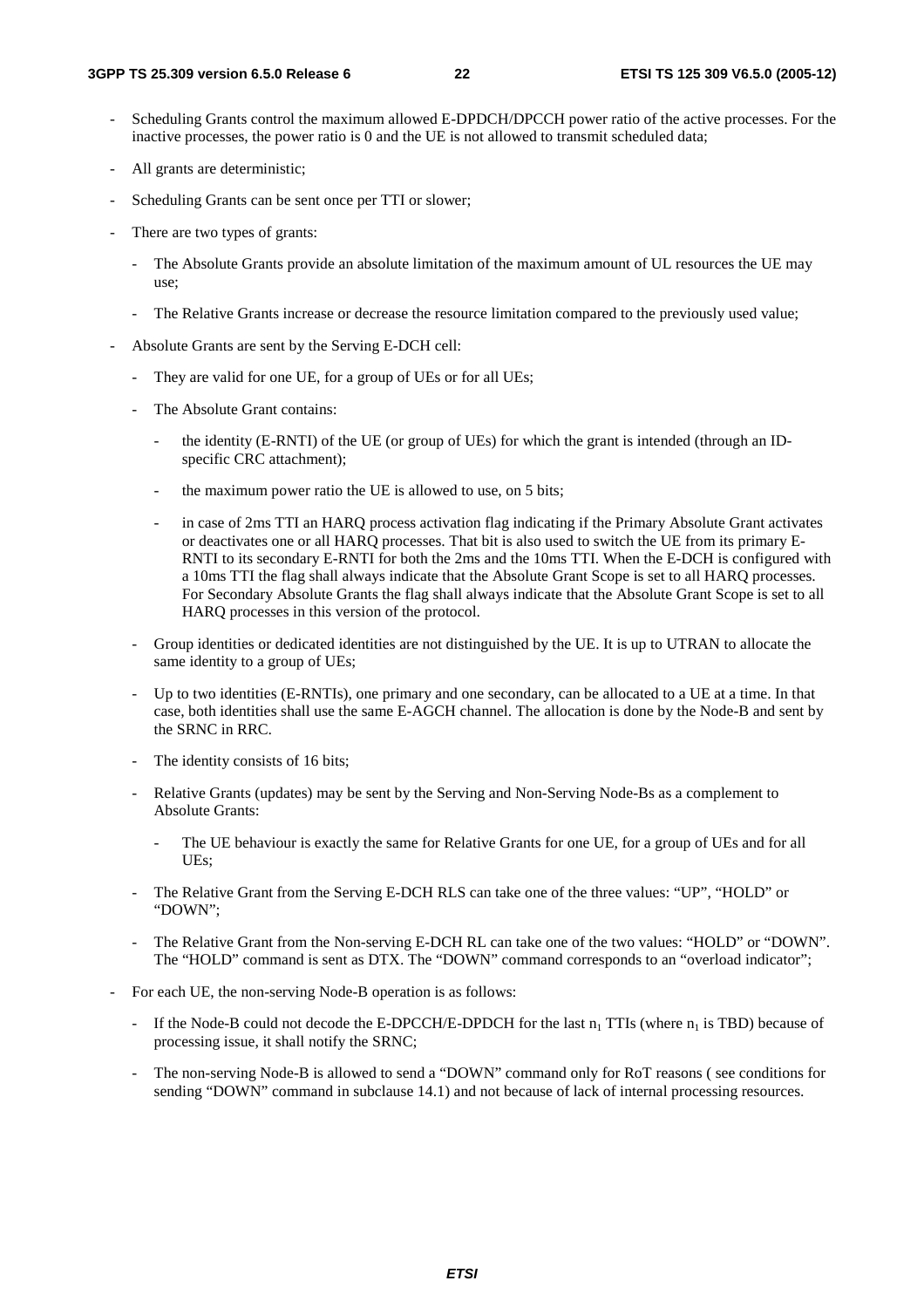## 9.2 UE scheduling operation

### 9.2.1 Grants from the Serving RLS

The UE shall be able to receive Absolute Grants from the Serving E-DCH cell and Relative Grants from the Serving E-DCH RLS.

The UE shall handle the Grant from the Serving E-DCH RLS as follows:

- The UE maintains a "Serving Grant" (SG);
- The SG is used in the E-TFC selection algorithm as the maximum allowed E-DPDCH/DPCCH power ratio for the transmission of scheduled data in active HARQ processes;
- Each Absolute Grant and Relative Grant is associated with a specific uplink E-DCH TTI i.e. HARQ process. This association is implicitly based on the timing of the E-AGCH and E-RGCH (see [3]). The timing is tight enough that this relationship is un-ambiguous;
- The SG is updated according to the following algorithm, regardless of the transmission/retransmission status of the HARQ process. The SG is not used for the E-TFC selection algorithm if the HARQ process is in retransmission;
- When receiving an "Absolute Grant" on the E-AGCH of the serving E-DCH cell:
	- Primary Absolute Grants always affect the SG;
	- Secondary Absolute Grants only affect the SG if the last Primary Absolute Grant was set to 'INACTIVE' and, in case of 2ms TTI, the process activation flag was set to '*All*' (transition trigger), or if the latest Absolute Grant that affected the SG was the Secondary one. When transition to the secondary E-RNTI is triggered, UE shall update the SG with the latest received Absolute Grant on the secondary E-RNTI (UE must listen to both E-RNTIs in parallel, if both E-RNTIs are configured);
	- In case of 10ms TTI, SG is set to the received value if the grant value is different from 'INACTIVE';
	- In case of 2ms TTI and a Primary Absolute Grant was received:
		- If the received value is different from 'INACTIVE', the SG is set to that value and the following activation mechanism is applied to processes that are not disabled as per L3 signalling:
			- In case of an AG associated to an inactive process, the process activation flag indicates whether all processes or only this particular process becomes active;
			- In case of an AG associated to an active process, the process activation flag will indicate whether all processes become active ('*all*') or the activation status of the processes is not changed ('*single*');
		- If the received value is 'INACTIVE', the UE behaviour depends on the process activation flag:
			- If the flag is set to '*single*', this active process becomes inactive;
			- If the activation flag is set to '*All*' and the secondary E-RNTI is configured:
				- All L3-enabled processes that are deactivated become active.
			- If the activation flag is set to '*All*' and the secondary E-RNTI is not configured:
				- All L3-enabled processes are deactivated (if a process was inactive it remains inactive, if a process was active it becomes inactive).
	- In case of 2ms TTI and a Secondary Absolute Grant was received:
		- In case the Secondary Absolute Grant affects the SG, the SG is set to the received value.
- If no "Absolute Grant" is received by the UE in a TTI and the last SG update was due to a Primary Absolute Grant from the E-AGCH or from RRC signalling, then the UE shall follow the "Relative Grant" of the Serving E-DCH RLS: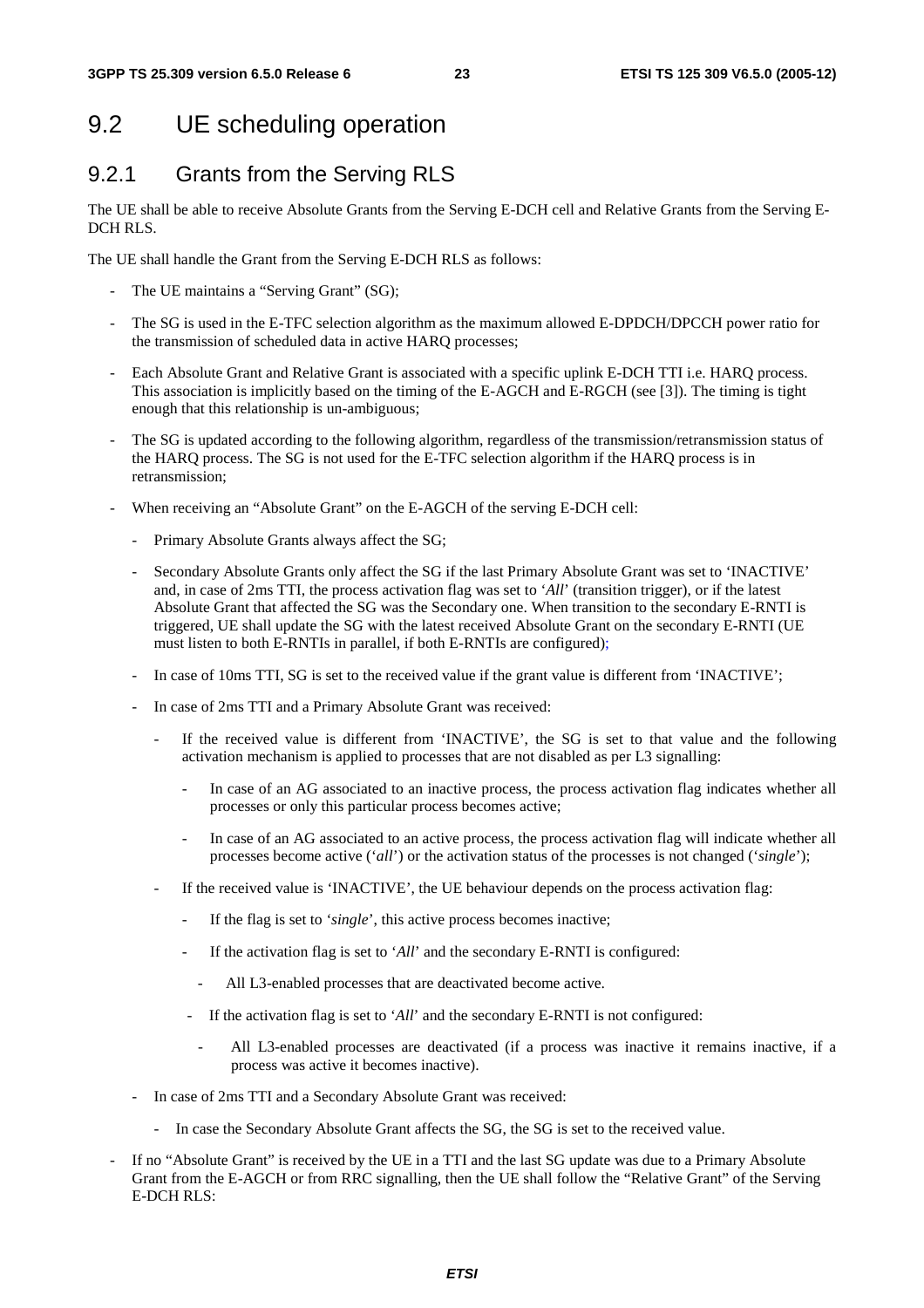A Serving Relative Grant is interpreted relative to the UE power ratio in the previous TTI for the same hybrid ARQ process as the transmission which the Relative Grant will affect (see figure 9.2.1-1);



**Figure 9.2.1-1: Timing relation for Relative Grant** 

- If no data was transmitted at the same hybrid ARQ process in the previous TTI, the UE shall ignore the Relative Grant.
- Else
	- The UE shall calculate its new SG by applying a Delta compared with its last used power ratio. See details in [4];
	- When the UE receives a "HOLD" (i.e. DTX) from the Serving E-DCH RLS:
		- SG remains unchanged.

#### 9.2.2 Grants from the Non-serving RL

Non-serving RLs may only send Relative Grants to the UE. The UE shall handle the RG from these non-serving E-DCH RLs as follows:

- When the UE receives a "DOWN" from at least one Non-serving E-DCH RL, it is interpreted relative to the UE power ratio in the previous TTI for the same hybrid ARQ process as the transmission which the Relative Grant will affect (see figure 9.2.1-1). The UE shall calculate its new SG, see details in [4].;
- Following reception of a non-serving 'DOWN', UE shall ensure that its SG is not increased (due to E-AGCH or E-RGCH signalling) during one HARQ cycle.

#### 9.2.3 Reception of Grants from both the Serving RLS and Non-serving RL(s)

In the case of a UE receiving grants from both the Serving RLS and Non-Serving RL(s), the UE behaviour is the following:

- When the UE receives a scheduling grant from the Serving E-DCH RLS and a "DOWN" command from at least one Non-Serving E-DCH RL:
	- new SG is set to the minimum between the resulting SG from the non-serving E-DCH RL and the resulting SG from the serving RLS.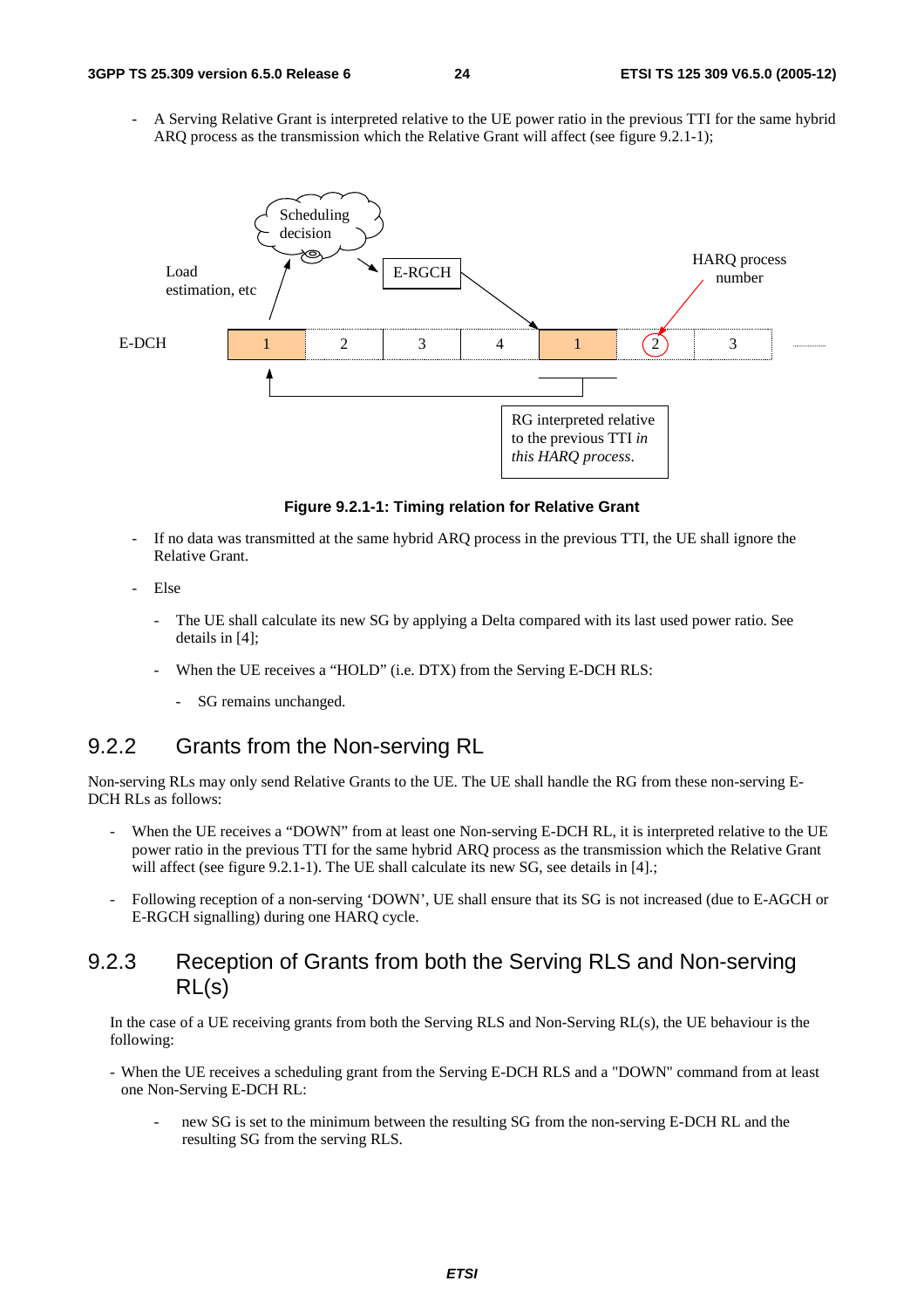### 9.3 Signalling

#### 9.3.1 Uplink

For the UE to request resources from the Node B(s), Scheduling Requests will be transmitted in the uplink in the form of Scheduling Information and Happy Bit. The Scheduling information will be transmitted for the logical channels for which RRC configured that reporting needed to be made, while the Happy Bit shall always be included in the E-DPCCH, whenever the E-DPCCH is transmitted.

#### 9.3.1.1 Scheduling Information

#### 9.3.1.1.1 Content

The UE includes the following in the Scheduling Information (only taking into account the logical channels for which RRC configured that reporting was required and always excluding logical channels mapped on non-scheduled MAC-d flows):

- Logical channel ID of the highest priority channel with data in buffer, on 4 bits. The logical channel ID field identifies unambigiouly the highest priority logical channel with available data and QoS information related to this indicated logical channel;
- UE Buffer occupancy (in Bytes):
	- Buffer status for the highest priority logical channel with data in buffer, on 4 bits, as a fraction of the total reported buffer;
	- Total buffer status, on 5 bits;
- UE Power Headroom (UPH): The UPH field indicates the ratio of the maximum UE transmission power and the corresponding DPCCH code power defined in [7], on 5 bits (or less, depending on RAN4 results).

#### 9.3.1.1.2 Triggers

In the case where the UE is not allowed to transmit scheduled data (because it has no Serving Grant available or it has received an Absolute Grant preventing it from transmitting in any process) and it has Scheduled data to send on a logical channel for which Scheduling Information must be reported:

- Scheduling Information shall be sent to the Serving E-DCH RLS in a MAC-e PDU;
- Periodic reporting to protect against NACK-to-ACK misinterpretation;
- Scheduling Information could be sent alone, or with non-scheduled data, if such exist;
- Scheduling Information will also be triggered if higher priority data arrives in buffer.

In the case where the UE is allowed to transmit scheduled data and it has Scheduled data to send on a logical channel for which Scheduling Information must be reported:

- it shall send the Scheduling Information to the Serving E-DCH RLS in the MAC-e PDU;
	- the Scheduling Information is sent periodically (period defined by RRC);

The details on how Scheduling Information is included in the MAC-e PDU can be found in [4].

#### 9.3.1.1.3 Transmission and Reliability scheme

Two transmission mechanisms are defined, depending on whether the Scheduling Information is transmitted alone, or with data (scheduled and/or non-scheduled):

- 1. When the Scheduling Information is sent alone:
	- The power offset is configured by RRC and the maximum number of re-transmissions is defined by the standard;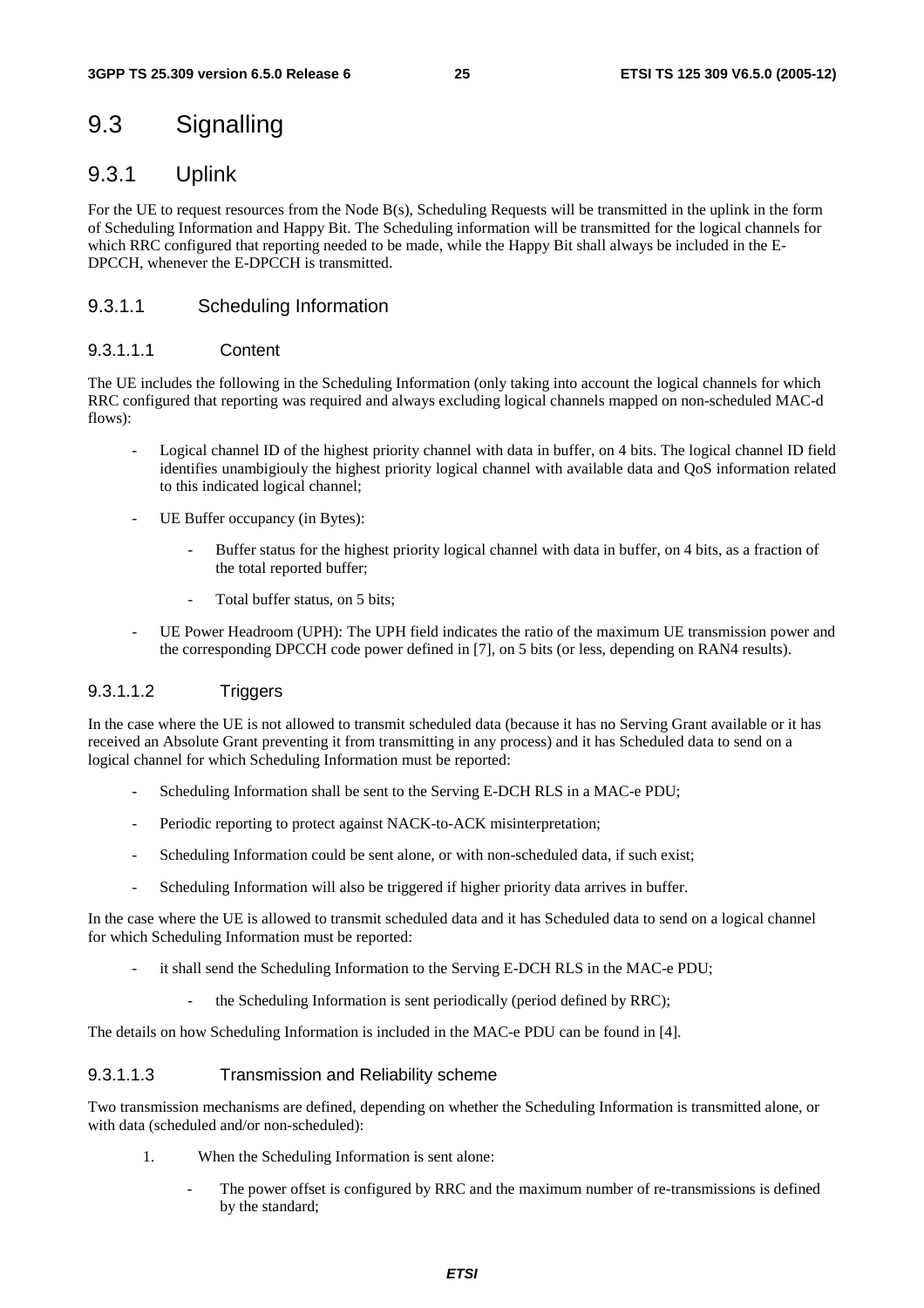- HARQ (re)transmissions are performed until an ACK from the RLS containing the serving cell is received or until the max number of transmissions is reached.
- 2. When Scheduling Information is sent with data:
	- Use the HARQ power offset attribute of the highest priority data, and the maximum number of transmissions among all the considered HARQ profiles associated to the MAC-d flows for the MAC-e PDU to be transmitted;
	- HARQ (re)transmissions are performed until an ACK is received, or until the max number of transmissions is reached.
		- If the UE receives an ACK from an RLS not containing the serving cell for a packet that includes scheduling information which was triggered by an event or a timer as per section 9.3.1.1.2, it flushes the packet and includes the scheduling information with new data payload in the following packet.

#### 9.3.1.2 Happy bit of E-DPCCH

One bit of the E-DPCCH is used to indicate whether or not the UE is satisfied ('happy') with the current Serving Grant. This bit shall always be present during uplink transmission of E-DPCCH.

The UE shall indicate that it is 'unhappy' if the following criteria are met:

- 1) UE is transmitting as much scheduled data as allowed by the current Serving Grant; and
- 2) UE has enough power available to transmit at higher data rate; and
- 3) Total buffer status would require more than Happy\_Bit\_Delay\_Condition ms to be transmited with the current Serving Grant  $\times$  the ratio of active processes to the total number of processes.

The first criteria is always true for a deactivated process and the ratio of the third criteria is always 1 for 10ms TTI.

Otherwise, the UE shall indicate that it is 'happy'.

#### 9.3.2 Downlink

For each UE, there can only be one Absolute Grant transmitted by the serving E-DCH cell using the E-AGCH.

For each UE, there can be one Relative Grant transmitted per Serving RLS and one per Non-serving RL from the E-DCH active set cells. The channel(s) (one per cell) on which the Relative Grant is transmitted is(are) signalled separately to each UE (this allows for the same channel to be monitored by multiple UEs if UTRAN decides so).

### 10 Non-scheduled transmissions

When non-scheduled transmission is configured by the SRNC, the UE is allowed to send E-DCH data at any time, up to a configured number of bits, without receiving any scheduling command from the Node B. Thus, signalling overhead and scheduling delay are minimized.

Typical examples of data that may use non-scheduled transmission are the SRBs and GBR services.

Non-scheduled transmissions have the following characteristics:

- Non-scheduled transmissions are defined per MAC-d flow;
- The resource for non-scheduled transmission is given by the SRNC in terms of maximum number of bits that can be included in a MAC-e PDU, and is called non-scheduled grant;
	- Scheduled logical channels cannot use a non-scheduled grant.
- UTRAN can restrict a non-scheduled MAC-d flow to use a limited number of HARQ processes in case of 2ms TTI;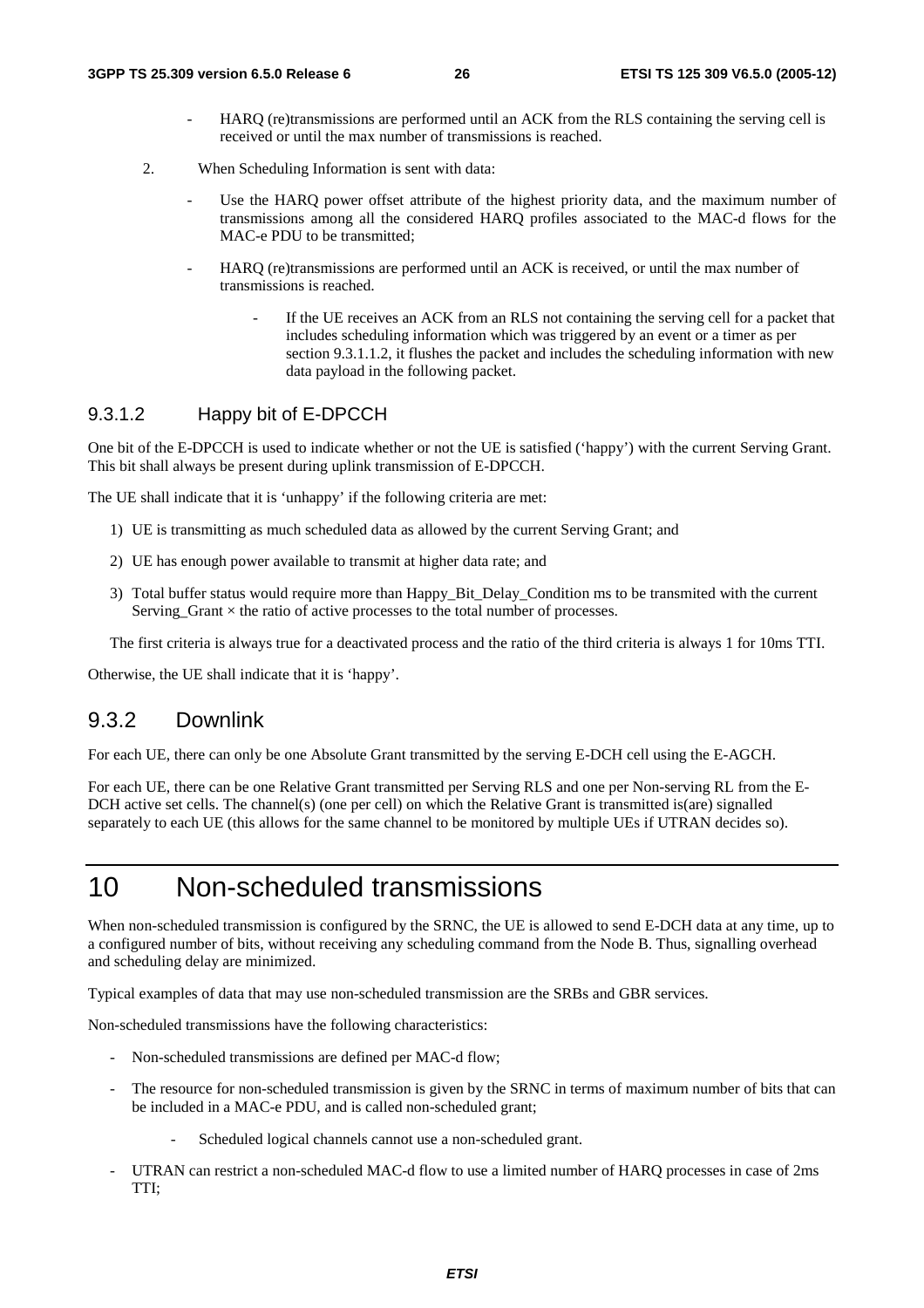- UTRAN can reserve some HARQ processes for non-scheduled transmission (i.e. scheduled data cannot be sent using these processes, they are considered disabled) in case of 2ms TTI;
	- Reserving certain HARQ processes for non-scheduled transmission and restricting non-scheduled transmission to specific HARQ processes are scheduling mechanisms under the control of the serving cell Node B; Serving cell Node B signals the applicability of allocated resources for nonscheduled/scheduled transmission to HARQ processes according to the restriction/reservation decision to S-RNC, which informs other Node Bs in the E-DCH active set.
- Multiple non-scheduled MAC-d flows may be configured in parallel by the SRNC;
	- The UE is then allowed to transmit non-scheduled transmissions up to the sum of the non-scheduled grant if multiplexed in the same TTI;
- Scheduled grants will be considered on top of non-scheduled transmissions;
- Logical channels mapped on a non-scheduled MAC-d flow cannot transmit data using a Scheduling Grant;
- Logical channels mapped on a non-scheduled MAC-d flow can only transmit up to the non-scheduled grant configured for that MAC-d flow;
- The multiplexing list restricting the set of HARQ profiles that can be used by a given logical channel will apply both for scheduled and non-scheduled logical channels;
- Logical channels will be served in the order of their priorities until the non-scheduled grant and scheduled grants are exhausted, or the maximum transmit power is reached;
	- When multiple logical channels are assigned the highest priority, the selection of the HARQ power offset for these logical channels is not specified.

## 11 QoS control

### 11.1 General Principle

The QoS of ongoing flows mapped on E-DCH for a UE is maintained by the serving Node B and by the UE. The Node B controls the resources allocated to a UE versus other UEs by means of scheduling as specified in clause 9. The UE controls the QoS of all its logical channels mapped on E-DCH by means of E-TFC selection as specified in subclause 11.2, and by HARQ operation, specified in clause 8.

In addition to these mechanisms, guaranteed bit rate services for MAC-d flows are also supported through nonscheduled transmission. A flow using non-scheduled transmission is defined by the SRNC and provided in the UE and in the Node B. Details on non-scheduled transmission can be found in section 10.

#### 11.1.1 QoS configuration principles

RAB attributes are available in the SRNC according to R'99 principles. To enable OoS control for the E-DCH, OoSrelated information is made available in the UE and in the Node B as outlined below.

To the UE, the following QoS-related information is provided from the SRNC to enable QoS-based E-TFC selection, multiplexing of logical channels in MAC-e PDUs, and HARQ operation:

- Logical channel priority for each logical channel (as in Rel-5);
- Mapping between logical channel(s) and MAC-d flow(s) (as in Rel-5);
- Allowed MAC-d flow combinations in one MAC-e PDU;
- Power offset for reference E-TFC(s). The UE then calculates the power offsets for its other E-TFCs so that the quality (protection of a MAC-e PDU) when using any of the E-TFCs is identical to that of the reference  $E-TFC(s)$ :
- The E-DPCCH power offset. This is used to set the protection level for E-DPCCH transmissions;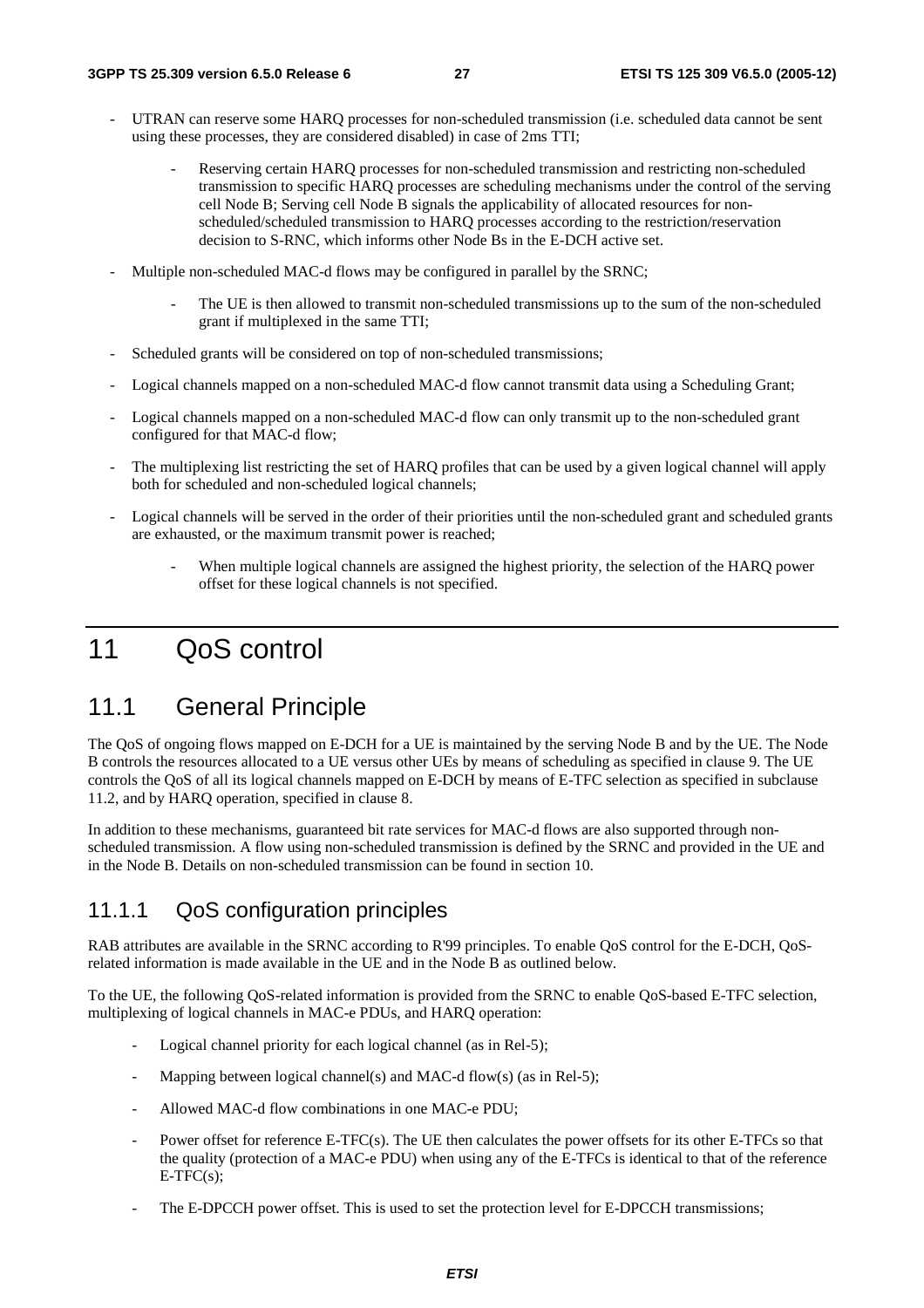- HARQ profile per MAC-d flow. One HARQ profile consists of a power offset attribute and a maximum number of transmissions attribute. The power offset attribute is used in E-TFC selection to regulate the BLER operating point for the transmission. The maximum number of transmissions attribute is used in the HARQ operation to regulate maximal latency and residual BLER of MAC-d flows;
- The non-scheduled grant (only for MAC-d flows that are configured for non-scheduled transmission).

To the Node Bs in the E-DCH active set, the following QoS-related parameters are provided by the SRNC to enable scheduling and resource reservation:

- Power offsets for reference E-TFC(s). The Node B then calculates the power offsets for the other E-TFCs. This information is used whenever the nodeB needs to convert between rate and power in its resource allocation operation;
- E-DPCCH power offset. This is used whenever the Node B needs to convert between rate and power in its resource allocation operation;
- HARQ profile per MAC-d flow. One HARQ profile consists of a power offset attribute and a maximum number of transmissions attribute. The power offset attribute is used whenever the Node B needs to convert between rate and power in its resource allocation operation;
- Guaranteed bit rate for logical channels that carry guaranteed bit rate services. It is used to allocate grants to UEs;
- The non-scheduled grant for MAC-d flows that are configured for non-scheduled transmission. It is used for the Node B to reserve sufficient amount of resources. The need for additional mechanisms to optimize the Node-B hardware is FFS (e.g. the UE may tell the Node-B ahead that a non-scheduled transmission is coming);
- Maximum UL UE power, as a minimum of the UE maximum transmit power (as per UE power class) and maximum allowed UL Tx power configured by UTRAN. This information is only sent to the serving cell's nodeB (whether the max UL UE power can also be signalled to other nodeBs in the active set or not is FFS);
- Scheduling priority per logical channel of logical channels mapped to E-DCH and the corresponding mapping between logical channel identifier and DDI value. This information enables Node B to consider QoS related information of the logical channels for efficient scheduling.

### 11.2 TFC and E-TFC selection

Logical channels mapped on the DCHs are always prioritised over those mapped on E-DCH.

The principle of the TFC selection across E-DCH and DCH is the following:

- The UE performs TFC restriction for the CCTrCH of DCH type;
- The UE performs the TFC selection for the DCHs;
- E-TFC restriction is performed with the following characteristics;
	- The E-TFC restriction mechanism is independent of the existing TFC restriction;
	- The E-TFC states defined per MAC-d flow are managed independently of the TFC states;
	- The UE uses the power offsets for the reference E-TFC(s), the signalled power offset attributes for its MACd flows, the required E-TFC dependent backoff, and the UE remaining power to determine the E-TFC states;
	- The HS-DPCCH, DPCCH, DPDCH and E-DPCCH powers are taken into account when calculating the remaining power;
	- The result of E-TFC restriction is a state (blocked or supported) per E-TFC and MAC-d flow;
	- The minimum set of E-TFCs is defined as the number of bits that can be transmitted in a TTI independent of the power situation in the UE, provided there is nothing sent on the DCH, and is configurable from the RNC as one E-TFC per UE. When there is nothing sent on DCH, the E-TFCs belonging to the minimum set are in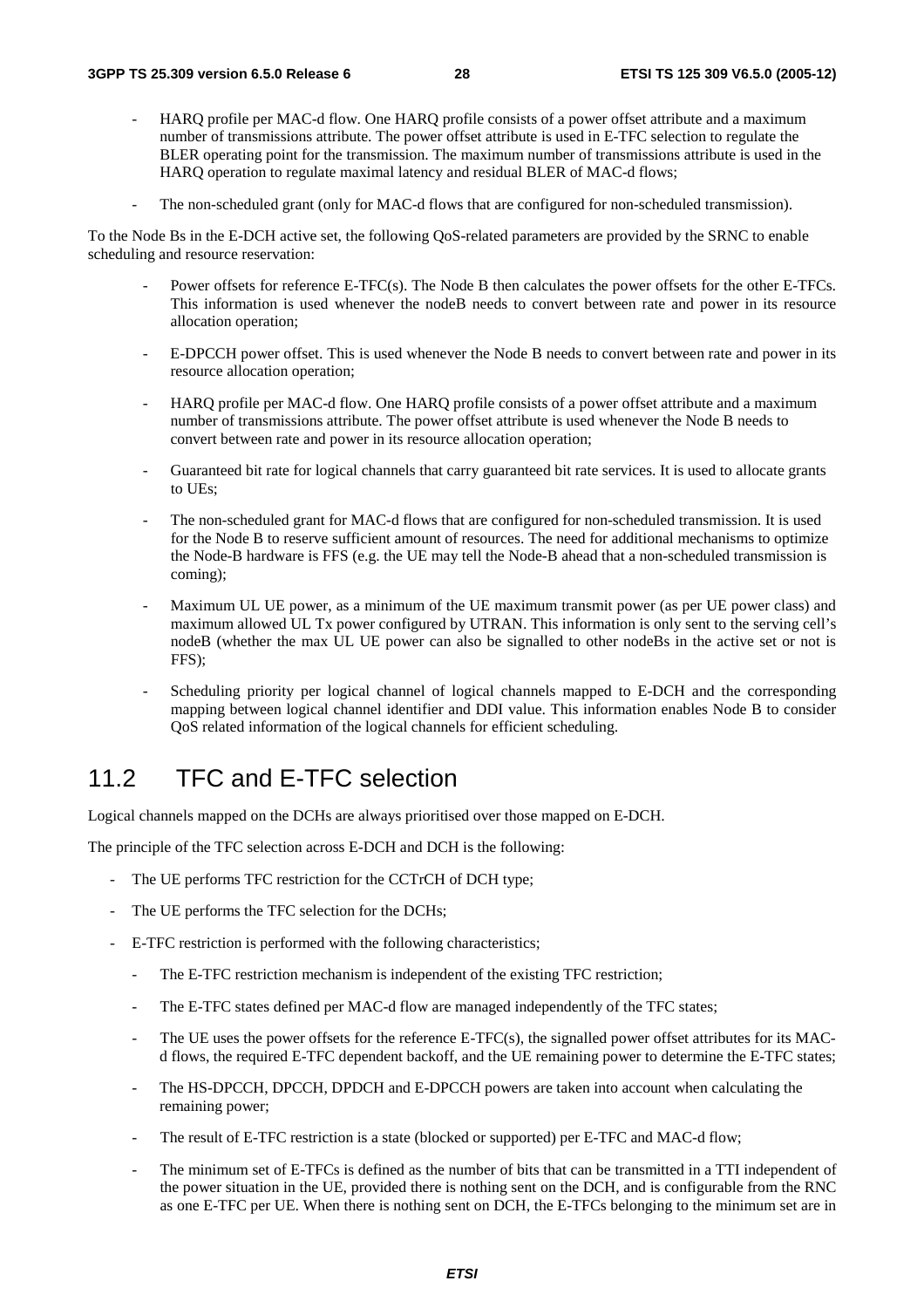supported state;

- In the case where 2ms TTI is configured, E-TFC selection shall not be performed for TTIs that overlap with an uplink compressed mode gap;
	- Then the UE performs the E-TFC selection for the E-DCH, taking into account the following rules:
		- The E-TFC selection is based on logical channel priorities like in the Release '99, i.e. the UE shall maximise the transmission of higher priority data;
		- The UE shall respect the allowed combinations of MAC-d flows in the same MAC-e PDU;
			- The UE shall use the multiplexing list of the different MAC-d flows to see if a certain MAC-d flow can use the power offset of the highest priority MAC-d flow to be transmitted;
		- The supported/blocked E-TFCs for a MAC-e PDU including MAC-d PDUs coming from one or several MAC-d flows are obtained as follows:
			- The UE uses the E-TFC restriction result (i.e. blocked/supported E-TFCs) associated to the MAC-d flow with the highest priority logical channel in the MAC-e PDU;
		- For a 10ms TTI E-DPDCH frame that overlaps with a compressed mode gap, the Serving Grant shall be scaled back according to the procedure described in [4];
		- Among the supported E-TFCs, the UE selects the smallest E-TFC that maximises the transmission of data according to the non-scheduled grant(s) and the serving grant;
	- For each transmission, the MAC-e entity gives the selected power offset of E-DPDCH(s) relative to DPCCH to the L1 in addition to the E-TFC;
		- In case the maximum UE transmit power is exceeded, the UE shall scale down the E-DPDCH only on slot level for both initial transmission and retransmissions. Further details on uplink power reduction mechanisms can be found in [3].

### 11.3 Setting of Power offset attributes of MAC-d flows

Power offset attributes of MAC-d flows are part of the HARQ profiles of the MAC-d flow. They are provided by the UTRAN to the UE according to the following principles:

- The DPCCH transmission power is controlled the same way as in Release '99;
- With each MAC-es PDU transmitted to the SRNC, the Node-B includes the number of transmissions that have been required to correctly decode the PDU. Also, the serving nodeB shall send an HARQ failure indication in case of unsuccessful decoding of the E-DCH payload (see [5]);
- Using the information provided by the Node  $B(s)$ , the SRNC may maintain up to date power offsets;
- The SRNC may decide to signal to the UE and the node Bs in the E-DCH active set new values for the power offset attributes for one (or several) MAC-d flow(s);
- No other power management/control mechanism is needed for E-DCH.

## 12 Signalling parameters

12.1 Uplink signalling parameters

Void.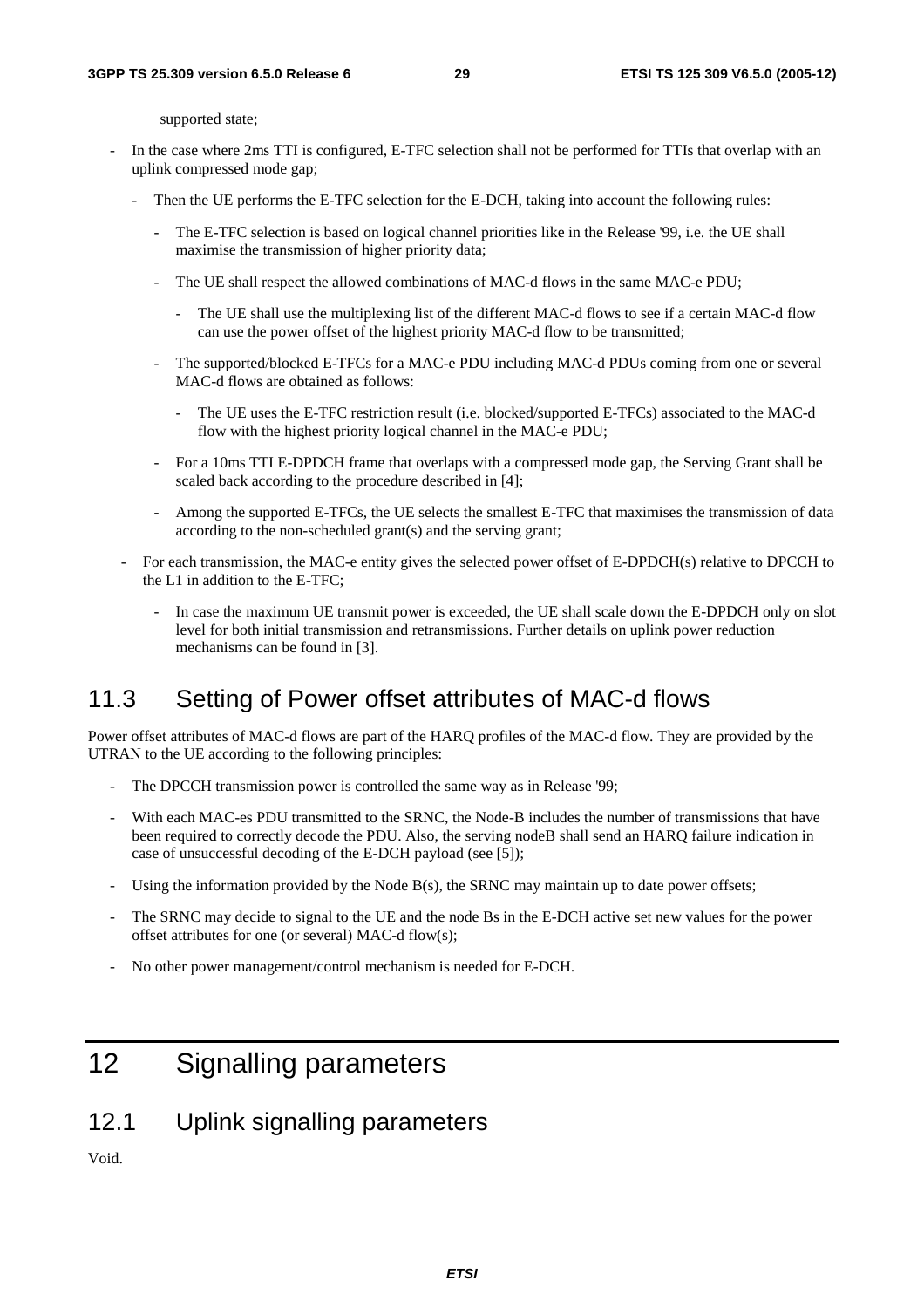### 12.2 Downlink signalling parameters

With RRC signalling, the UE will in addition be informed about:

- The E-HICH configuration
	- Including signature sequence number and channelisation code;
- The E-RGCH configuration
	- Including signature sequence number, channelisation code (same as the E-HICH), RG reference step size for serving RLS, RG step size for non-serving RL and Serving E-DCH RLS ID;
- The E-AGCH configuration
	- Including E-RNTI(s) and channelisation code;
- The E-DPCCH configuration
	- E-DPCCH/DPCCH Power Offset;
	- Threshold (in TTIs) used by the UE when evaluating the time needed to completely empty its buffers. Used as a conditions for setting the 'happy' bit in E-DPCCH;
- The E-DPDCH configuration:
	- A UE is allocated one and only one TB size table by RRC. A total of four TB size tables are defined by the standard:
		- Exponentially distributed TB sizes over the corresponding dynamic range, one optimized table for 2ms TTI and one optimized table for 10ms TTI;
		- TB sizes for 336 bit RLC PDU size, one optimized table for 2ms TTI and one optimized table for 10ms TTI;
	- For each reference E-TFC a (nominal) beta factor is calculated based on the power offset signalled for each reference E-TFC via RRC (maximum number of reference E-TFCs is 8);
	- A minimum set of E-TFCs, which is the largest E-TFC that can be used by the UE independent of the UE power situation, given that a valid grant is available and there is no transmission on DCH;
	- HARQ Incemental Redundancy Version configuration. Always use RV=0 or use the RV table;
	- Maximum number of E-DPDCH channelisation code along with minimum SF;
	- PL<sub>non-max</sub> (Puncturing Limit used to determine the combination of SF and the number of codes that are used for transmitting E-DCH with a certain data rate);
	- Processes in which transmission of a MAC-d flow using non-scheduled data is allowed for the 2ms E-DCH TTI;
	- Processes in which transmission of scheduled data is allowed (L3-enabled processes) for the 2ms E-DCH TTI;
- E-DCH Scheduling Information parameters:
	- Logical channels for which Scheduling Information is expected to be reported by the UE;
	- Logical channel identity of logical channels mapped to E-DCH;
	- Period for sending Scheduling Information (applicable when UE is not allowed to transmit scheduled data);
	- Period for sending Scheduling Information (applicable when UE is allowed to transmit scheduled data);
	- Power offset to use when sending Scheduling Information alone:
- Grant information: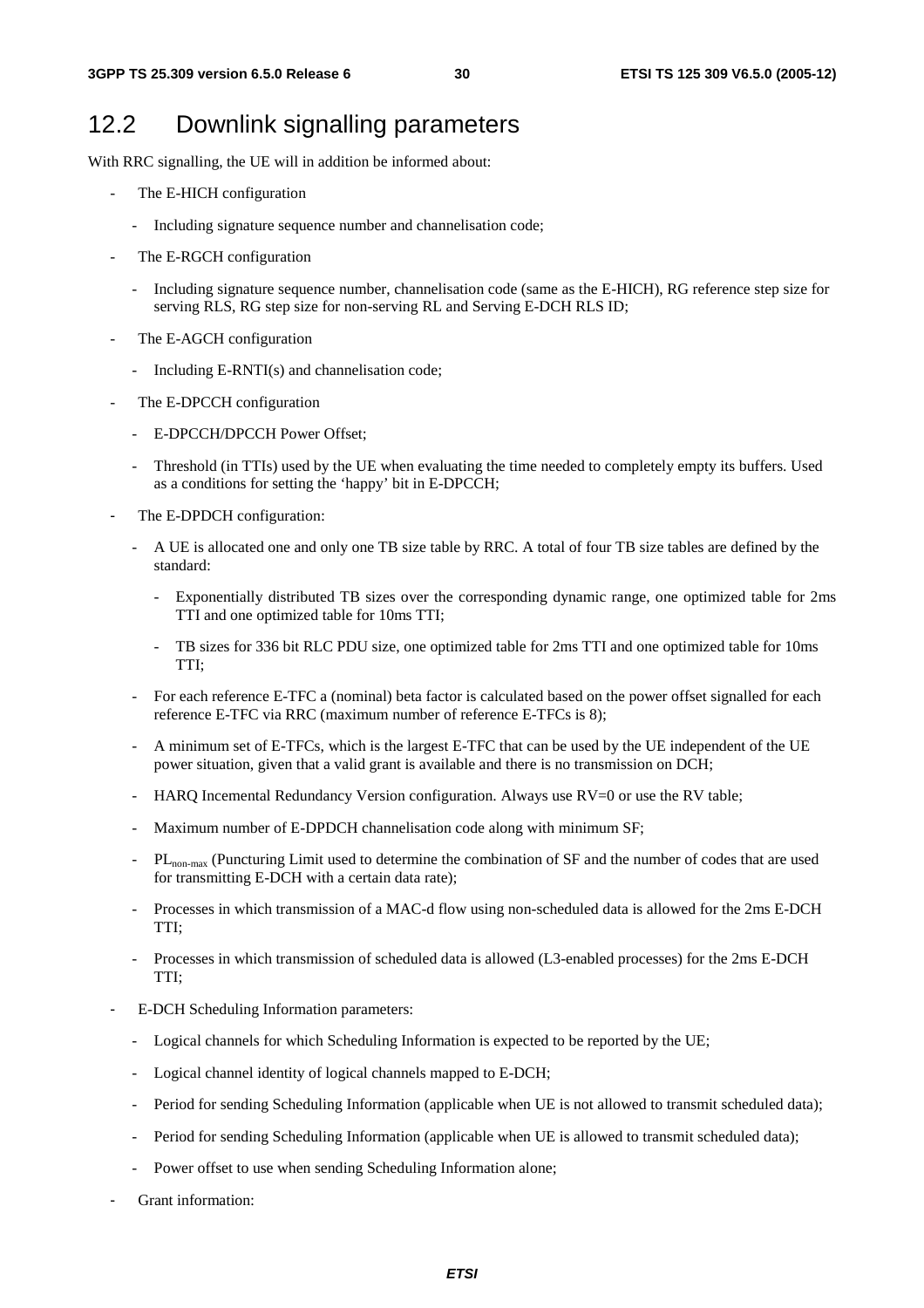- Non-scheduled grant;
- Initial Serving Grant to be used by UE, as well as initial grant selector information (primary or secondary).

RRC will signal the mapping between logical channel, MAC-d PDU size, MAC-d flow ID and Data Description Indicator (see clause 7).

RRC will signal for each MACd-flow, the MAC-d flow specific power offset, the maximum number of transmissions, and the multiplexing list (indicating with which other MAC-d flows, MAC-d PDU's of this flow can be multiplexed in the same MAC-e PDU).

## 13 Mobility procedures

## 13.1 Change of serving cell and/or serving RLS

Change of serving cell and/or change of serving RLS for E-DCH scheduling is supported via RRC signalling.

UTRAN may:

- For the serving RLS, select the RLS with the highest data throughput;
- For the serving cell, select that cell out of the serving RLS, which provides the best downlink quality.

UE based change of serving cell and/or change of serving RLS or mechanisms using L2 signalling are not supported for E-DCH mobility.

When an E-DCH serving cell change is trigerred:

- The E-RNTI (primary or secondary) the UE will initially use to update its SG is given by RRC;
- Processes can be enabled/disabled via RRC;
- The new SG is signaled through RRC;
- All L2-deactivated processes become active;

## 14 Resource Management

## 14.1 Scheduler control from CRNC to Node B

The CRNC may send a maximum total RTWP value to the Node B to control cell coverage. The value reflects total interference including contributions from all uplink traffic and external interferers. The scheduler can use this value when issuing grants. The result of the scheduling should be such that the maximum total RTWP value is not exceeded.

The CRNC may send to Node B the Reference Received Total Wideband Power. This value represents the received noise power level in a particular cell and can be used e.g. when making noise rise estimates in the Node B scheduler. The usage of this value in the Node B scheduler is optional.

The CRNC may send the target value of Non-serving E-DCH to serving E-DCH power ratio per cell to the Node-B. Node-B should not send Non-serving RL RG "Down" command, unless both of the following criteria are met:

- 1. Experienced total RTWP > Target RTWP signalled from CRNC
- 2. Non-serving E-DCH to total E-DCH power ratio > Target ratio signalled from CRNC

Non-serving E-DCH to total E-DCH power ratio is the ratio of power from UEs for which this cell is a non-serving RL and the total E-DCH power. Received non-serving E-DCH power and total E-DCH power may be calculated from the E-TFC information on the E-DPCCH and a reference power offset. A reference power offset is defined per UE and signalled from CRNC to Node-B for this calculation. When using the E-TFCI for computing the E-DCH power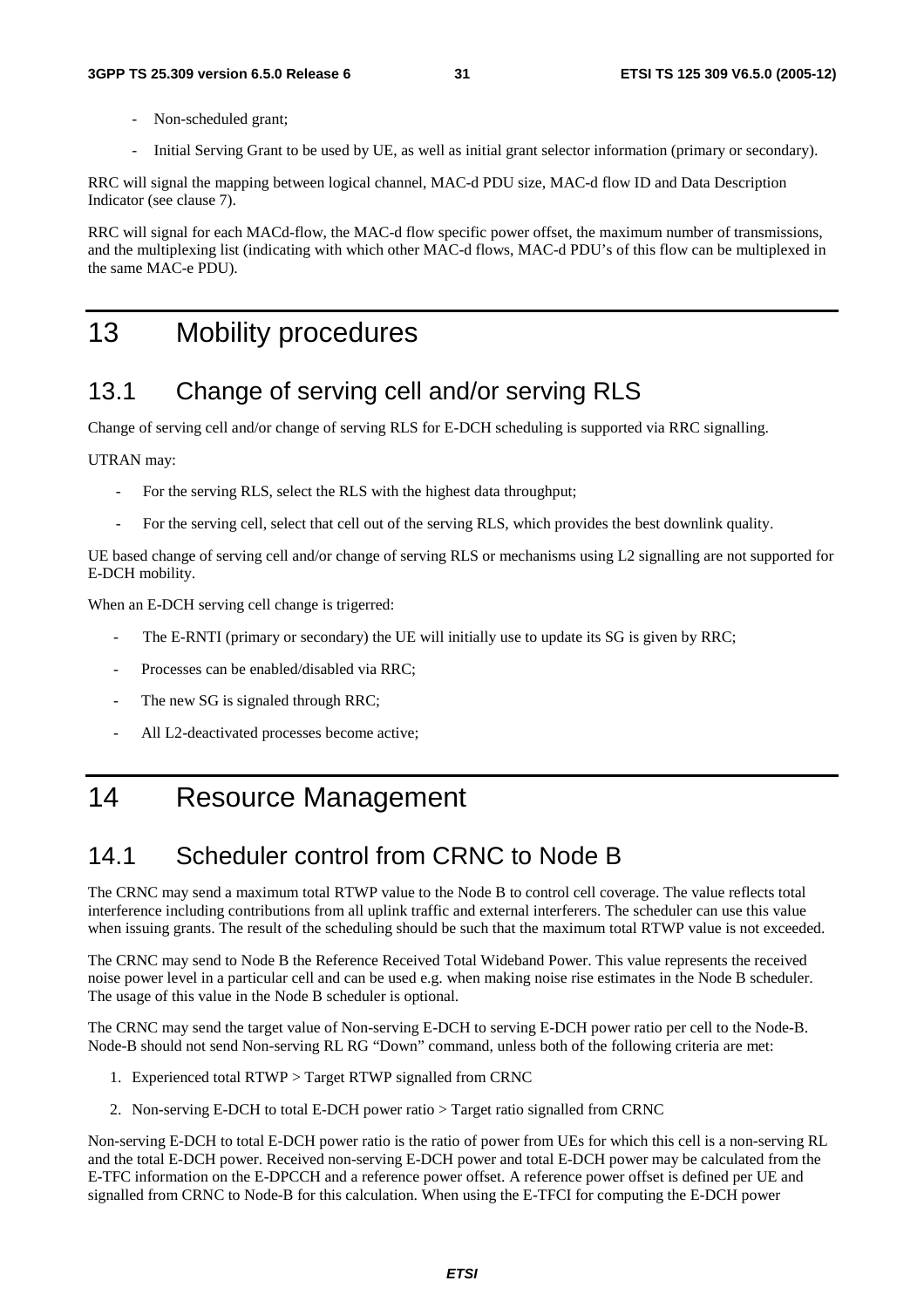received in a cell which is part of a multi-cell (E-HICH-) RLS, the Node-B shall allocate the computed power equally divided among all cells in the RLS regardless of whether the RLS contains the E-DCH serving cell or not.

### 14.2 Node B to CRNC reporting

Radio Access Bearers with strict quality requirements (mapped on E-DCH or DCH) are subject to admission control. To support such admission control and to enable noise floor estimation, the Node B shall measure/estimate and signal to the CRNC the following:

- Total RTWP (as in Rel-5);
- Provided bit rate per logical channel priority per cell, taking into account only logical channels mapped on E-DCH.

For the provided bitrate measurement, the Node-B shall allocate the bitrate received over a multi-cell (E-HICH-) RLS, equally divided among all cells in the RLS regardless of whether the RLS contains the E-DCH serving cell or not.

To enable the CRNC to manage resources between cells, a load excess indicator shall be signalled from Node-B to CRNC if the frequency of the "Down" commands towards UEs for which this cell is a non-serving RL becomes more than a pre-defined level. The detailed conditions under which this load excess indicator should be sent are FFS.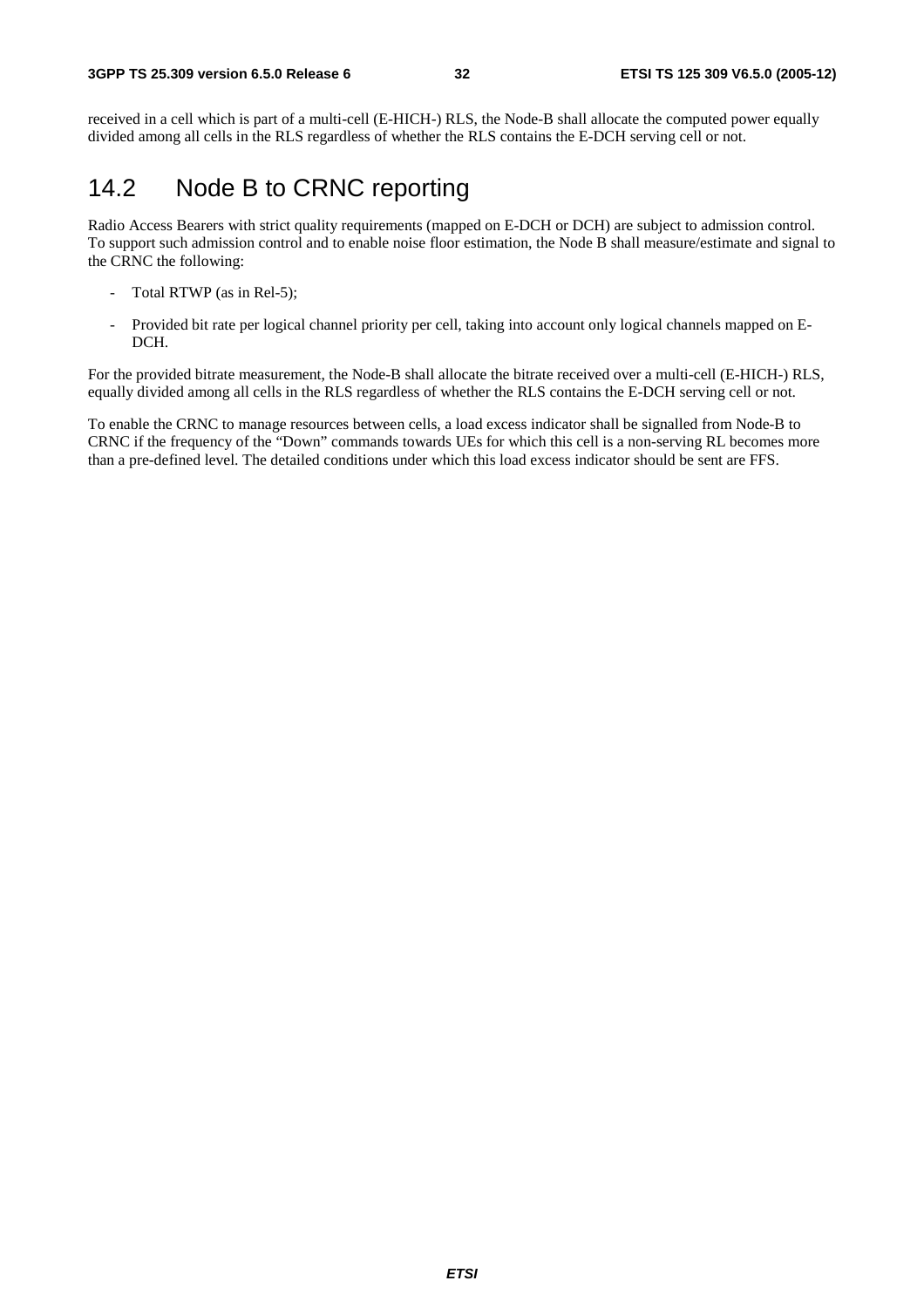## Annex A (informative): Change history

| <b>Change history</b> |              |                  |           |                |                                                                                                         |       |            |
|-----------------------|--------------|------------------|-----------|----------------|---------------------------------------------------------------------------------------------------------|-------|------------|
| <b>Date</b>           | TSG#         | <b>TSG Doc.</b>  | <b>CR</b> | <b>Rev</b>     | Subject/Comment                                                                                         | Old   | <b>New</b> |
| 09/2004               | <b>RP-25</b> | RP-040358        |           |                | Approved at TSG-RAN #25 and placed under Change Control.                                                | 1.0.0 | 6.0.0      |
| 12/2004               | <b>RP-26</b> | RP-040486 001    |           | 3              | Inclusion of e.g. physical layer model, MAC architecture, detail                                        | 6.0.0 | 6.1.0      |
|                       |              |                  |           |                | Node B scheduler mechanism and QoS Control principles                                                   |       |            |
|                       | <b>RP-26</b> | RP-040487 002    |           | $\overline{2}$ | Scheduling Grants as E-DPDCH/DPCCH power ratio                                                          | 6.0.0 | 6.1.0      |
|                       | <b>RP-26</b> | RP-040486 003    |           |                | Proposed rewording on scheduler sections compared to CR 001r3                                           | 6.0.0 | 6.1.0      |
| 03/2005               | <b>RP-27</b> | RP-050115 005    |           |                | Introduction of details for the scheduling operation, non-scheduled<br>transmission and E-TFC selection | 6.1.0 | 6.2.0      |
| 06/2005               | <b>RP-28</b> | RP-050326 0006 3 |           |                | Introduction of resource management considerations and<br>refinement of the scheduling mechanism        | 6.2.0 | 6.3.0      |
| 09/2005               | <b>RP-29</b> | RP-050470 0007   |           |                | SG update and retransmission of scheduling information<br>corrections                                   | 6.3.0 | 6.4.0      |
|                       | <b>RP-29</b> | RP-050470 0008   |           |                | Minor corrections to E-DCH Stage 2 following offline review                                             | 6.3.0 | 6.4.0      |
|                       | RP-29        | RP-050470 0009   |           |                | Clarification of the term "pre-emption" for E-DCH                                                       | 6.3.0 | 6.4.0      |
|                       | <b>RP-29</b> | RP-050470 0010   |           |                | UE behavior to RGs when holding SG                                                                      | 6.3.0 | 6.4.0      |
|                       | <b>RP-29</b> | RP-050470 0011   |           |                | Correction to E-TFC selection in compressed mode for 10 ms TTI                                          | 6.3.0 | 6.4.0      |
|                       | <b>RP-29</b> | RP-050470 0012   |           |                | Correction to MAC-e/es Entity                                                                           | 6.3.0 | 6.4.0      |
|                       | <b>RP-29</b> | RP-050470 0013   |           |                | Introduction of Reference Received Total Wideband Power                                                 | 6.3.0 | 6.4.0      |
|                       | RP-29        | RP-050470 0014   |           |                | Maximum number of reference E-TFCs                                                                      | 6.3.0 | 6.4.0      |
|                       | <b>RP-29</b> | RP-050452 0015   |           |                | Definition of UE power Headroom                                                                         | 6.3.0 | 6.4.0      |
| 12/2005               | RP-30        | RP-050789 0016   |           |                | Criteria for the Happy Bit                                                                              | 6.4.0 | 6.5.0      |
|                       | RP-30        | RP-050789 0017 2 |           |                | HARQ process restricition/reservation for non-scheduled/scheduled 6.4.0                                 |       | 6.5.0      |
|                       |              |                  |           |                | transmissions                                                                                           |       |            |
|                       | RP-30        | RP-050789 0018   |           |                | Simultaneous E-DCH and DCH (DCH UL capability)                                                          | 6.4.0 | 6.5.0      |
|                       | <b>RP-30</b> | RP-050789 0019   |           |                | E-DCH RRM measurements in case of multi-cell RLS                                                        | 6.4.0 | 6.5.0      |
|                       | RP-30        | RP-050789 0020   |           |                | Secondary Absolute Grant Scope                                                                          | 6.4.0 | 6.5.0      |
|                       | RP-30        | RP-050789 0021   |           |                | Alignment to stage 3 and removal of details                                                             | 6.4.0 | 6.5.0      |